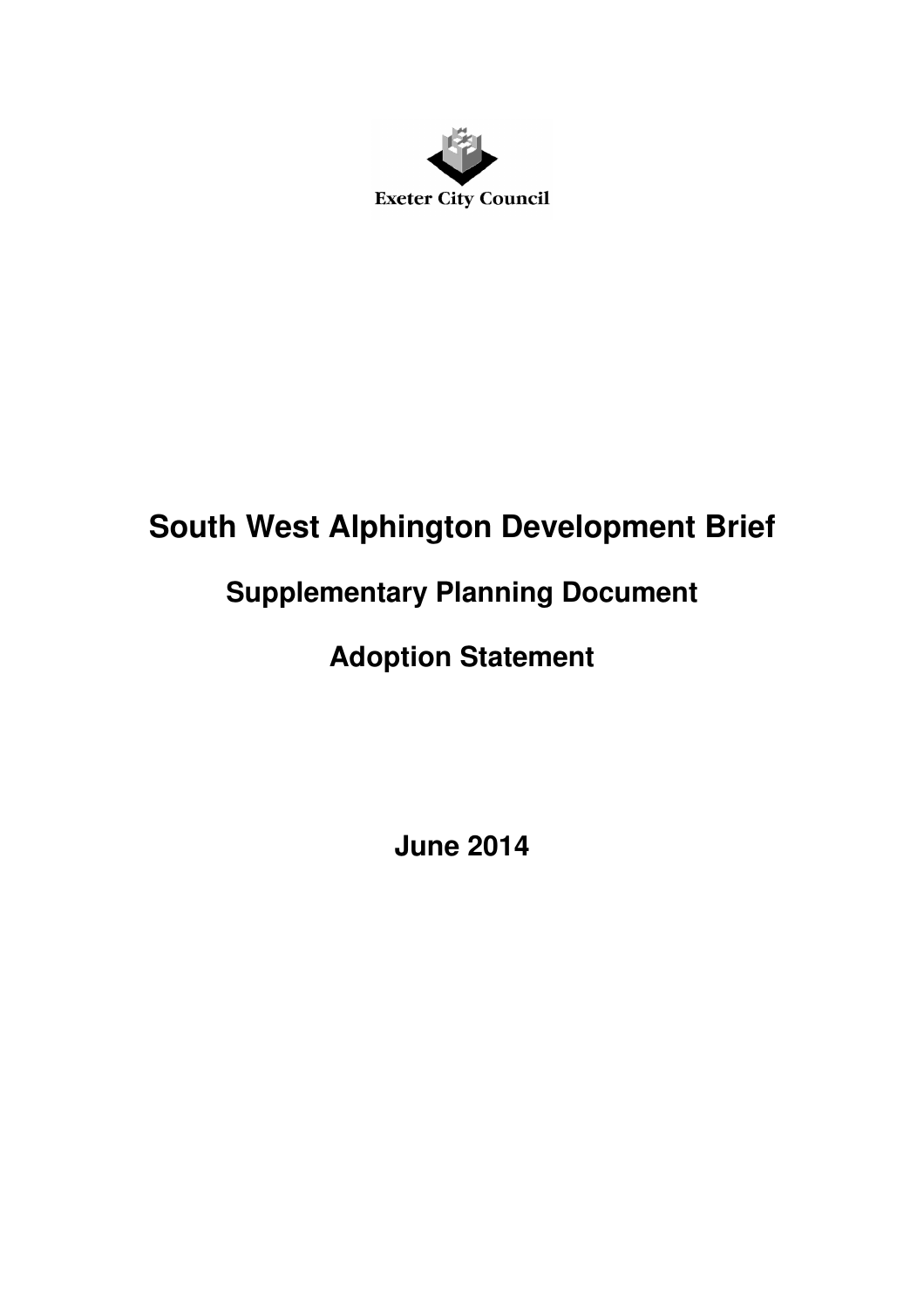Exeter City Council adopted the South West Alphington Development Brief on 24 June 2014. Following representations, the consultation version of the document (February 2014) has been amended as set out in the schedule below.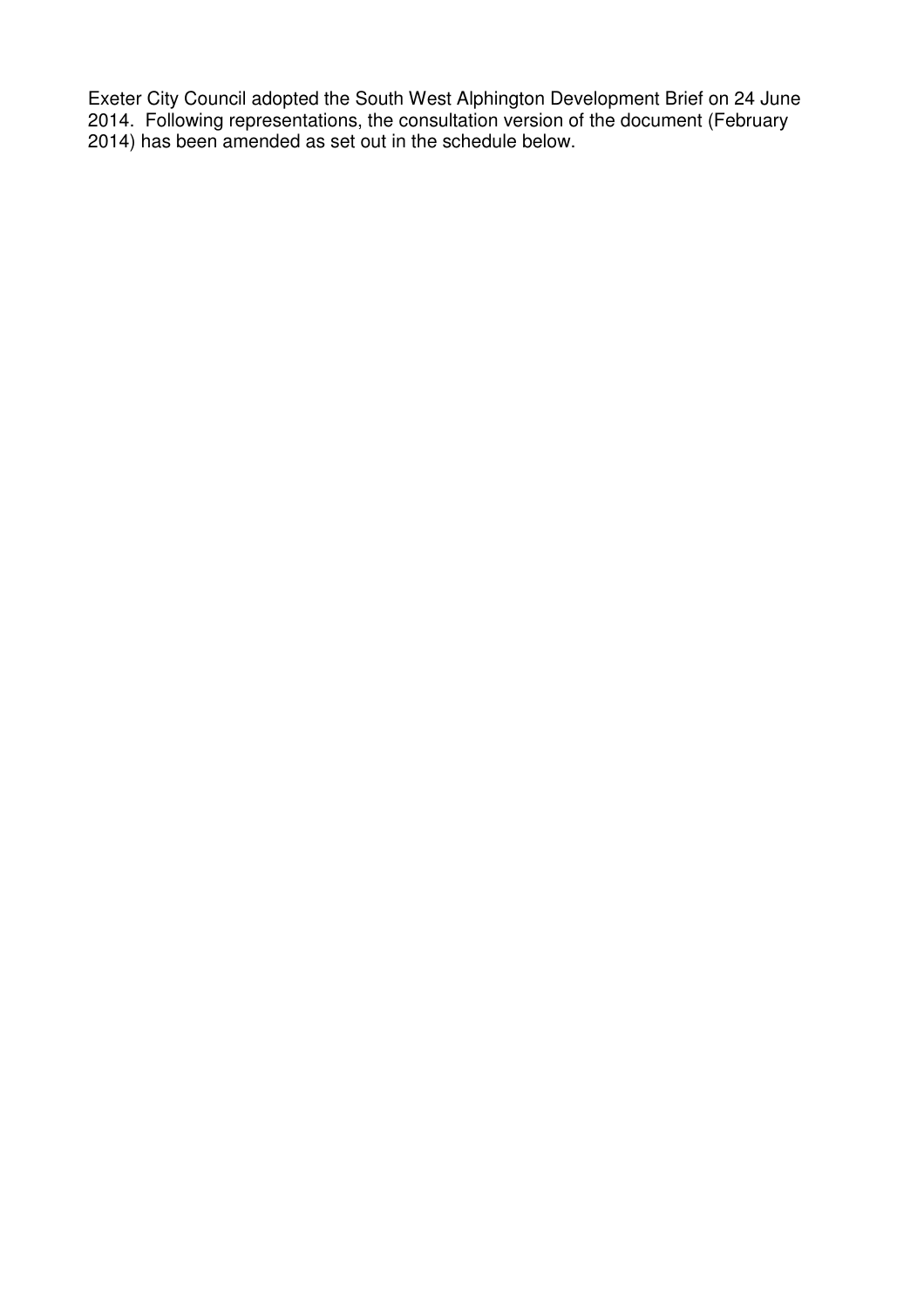| Rep<br><b>No</b> | Respondent                                                                            | <b>Summary of Representation</b>                                                                                                                                                                                                                                                                                                                                                                                                         | <b>ECC Response</b>                                                                                                                                                                                                                                                                                                  | <b>Changes to Development</b><br><b>Brief</b>                                                                                                                                   |
|------------------|---------------------------------------------------------------------------------------|------------------------------------------------------------------------------------------------------------------------------------------------------------------------------------------------------------------------------------------------------------------------------------------------------------------------------------------------------------------------------------------------------------------------------------------|----------------------------------------------------------------------------------------------------------------------------------------------------------------------------------------------------------------------------------------------------------------------------------------------------------------------|---------------------------------------------------------------------------------------------------------------------------------------------------------------------------------|
| 1                | Mr M Salmon.<br><b>Sustainable Places</b><br><b>Planning Specialist</b>               | NPPF seeks to direct any new development to areas<br>outside of Flood Zones 2 and 3 and any new<br>development within these zones would need to be<br>safe for a lifetime and not increase flood risk<br>elsewhere. We need new development to manage<br>surface water drainage on site through SUDs to halt<br>the increase and if possible, reduce surface water<br>flooding. We are satisfied with the proposed<br>development brief. | Noted                                                                                                                                                                                                                                                                                                                | None                                                                                                                                                                            |
| $\overline{2}$   | Mr C Liversidge.<br>NPS South West Ltd<br>on behalf of Devon<br><b>County Council</b> | The brief incorrectly states that the site is allocated in<br>the Exeter Core Strategy, the land to the west of<br>Shillingford Road (the island site) and coloured green<br>on Fig 1 is not included in the Core Strategy plan.                                                                                                                                                                                                         | Agreed.                                                                                                                                                                                                                                                                                                              | Amend Brief to clarify that the<br>island site is not allocated for<br>development in the Exeter<br>Core Strategy.                                                              |
|                  |                                                                                       | The brief needs to consider the wider South West of<br>Exeter development proposals for 2500 dwellings.                                                                                                                                                                                                                                                                                                                                  | Noted. Section 4 includes information on<br>the relationship of the site to<br>development in the wider SW Exeter<br>area. This will be updated to reflect the<br>current situation.                                                                                                                                 | Update the information in<br>section 4 about the<br>relationship of the site to the<br>wider SW Exeter development<br>area. Move this information to<br>section 1 of the Brief. |
|                  |                                                                                       | There is a medical centre in Alphington and neither<br>evidence nor funding for a new doctor's surgery are<br>available to locate them on this site. A new health<br>centre would support the needs of the wider<br>development area in the Teignbridge District and<br>should be located in a more sustainable location.                                                                                                                | There is a clear need for a doctor's<br>surgery within the SW Urban Extension<br>as a whole. At present there is no clear<br>certainty that s surgery will be provided<br>within Teignbridge. Until such a<br>commitment is in place, it is prudent for<br>the City Council to safeguard a site at SW<br>Alphington. | No change to Brief.                                                                                                                                                             |
|                  |                                                                                       | It is not considered appropriate to locate a recycling<br>facility adjacent to a health centre.                                                                                                                                                                                                                                                                                                                                          | Disagree.                                                                                                                                                                                                                                                                                                            | No change to Brief.                                                                                                                                                             |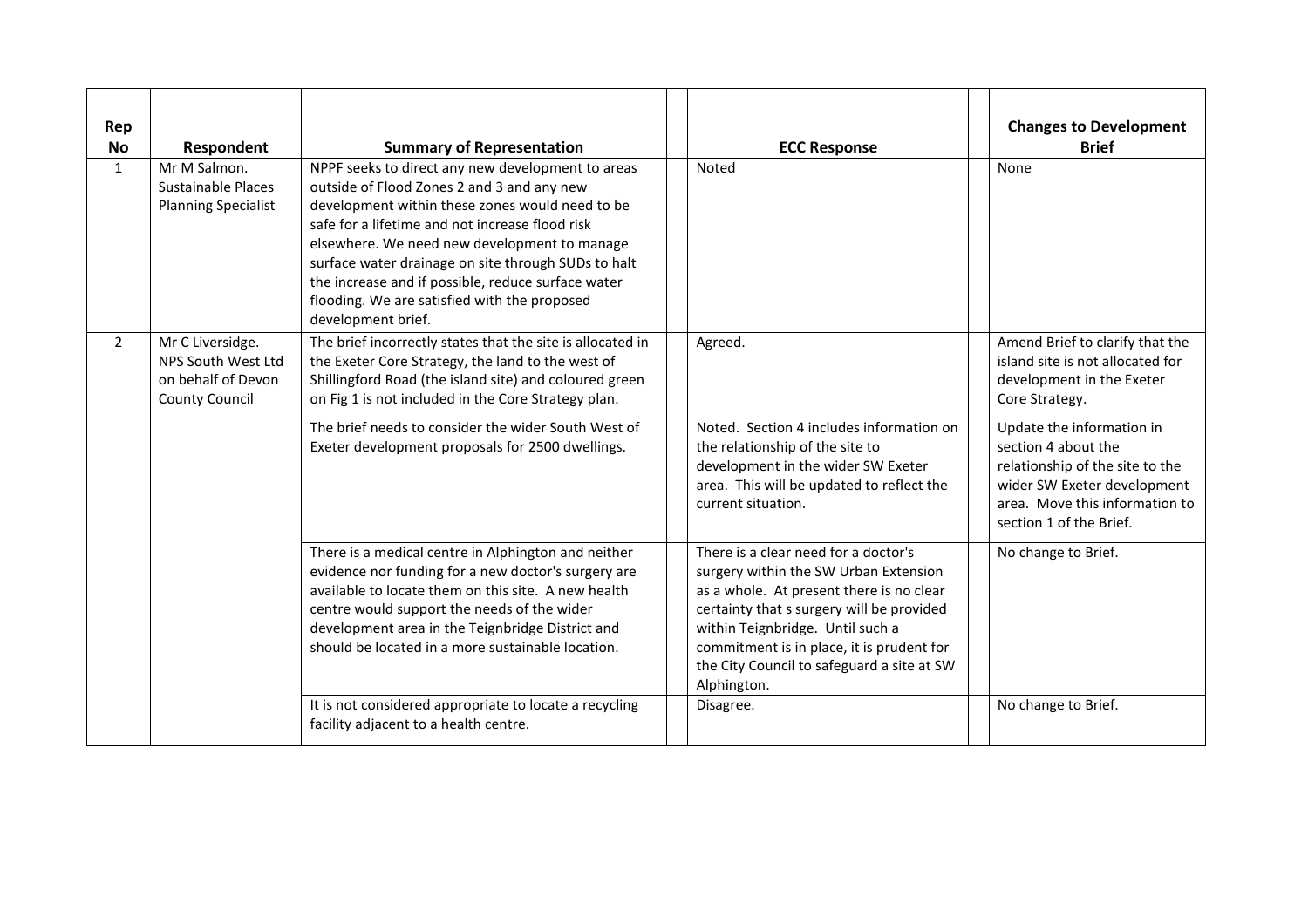| Land allocated for allotments should be in accordance<br>with existing policy and will ultimately be determined<br>by reserved matters or detailed planning applications.                                                                                                                                                                                                                                                                     | Core Strategy Policy CP17 requires<br>development to the south of Alphington<br>to provide allotments to meet the needs<br>of residents. Albeit that it does not form<br>part of the Strategic Allocation, the island<br>site is identified as the location for future<br>allotment provision in order to provide<br>certainty to developers. It is considered<br>to be the optimal location for the<br>allotments, given that it is the area of the<br>site most affected by traffic noise from<br>the A30, is of a size that would<br>accommodate allotments to meet the<br>needs of future residents, and is the most<br>elevated (and thereby visually the most<br>sensitive) area of the site. Developing<br>the island site for allotments would<br>enable best use to be made of the<br>remaining site. | No change to Brief. |
|-----------------------------------------------------------------------------------------------------------------------------------------------------------------------------------------------------------------------------------------------------------------------------------------------------------------------------------------------------------------------------------------------------------------------------------------------|----------------------------------------------------------------------------------------------------------------------------------------------------------------------------------------------------------------------------------------------------------------------------------------------------------------------------------------------------------------------------------------------------------------------------------------------------------------------------------------------------------------------------------------------------------------------------------------------------------------------------------------------------------------------------------------------------------------------------------------------------------------------------------------------------------------|---------------------|
| The provision of Public Open Space is already an<br>adopted policy and will depend on the overall site area<br>with formal space being dependant on population and<br>no. of dwellings. The siting of Public Open Space and<br>SUDs are a matter of detailed design. The positioning<br>of SUDs cannot be linked to a play area although it<br>would be desirable if SUDs could be included in the<br>overall provision of Public Open Space. | Disagree. The amount of public open<br>space required by the Brief equates to<br>the amount that can be sought under<br>Local Plan Policy DG5. Core Strategy<br>Policy CP12 is clear that all development<br>proposals must mitigate against flood risk<br>utilising SUDs where feasible and<br>practical. The FRA undertaken for the<br>site indicates that SUDs can be utilised in<br>certain areas of the site. It is reasonable<br>to require the public open space to be<br>located so as to maximise the use of<br>SUD <sub>s</sub> .                                                                                                                                                                                                                                                                    | No change to Brief. |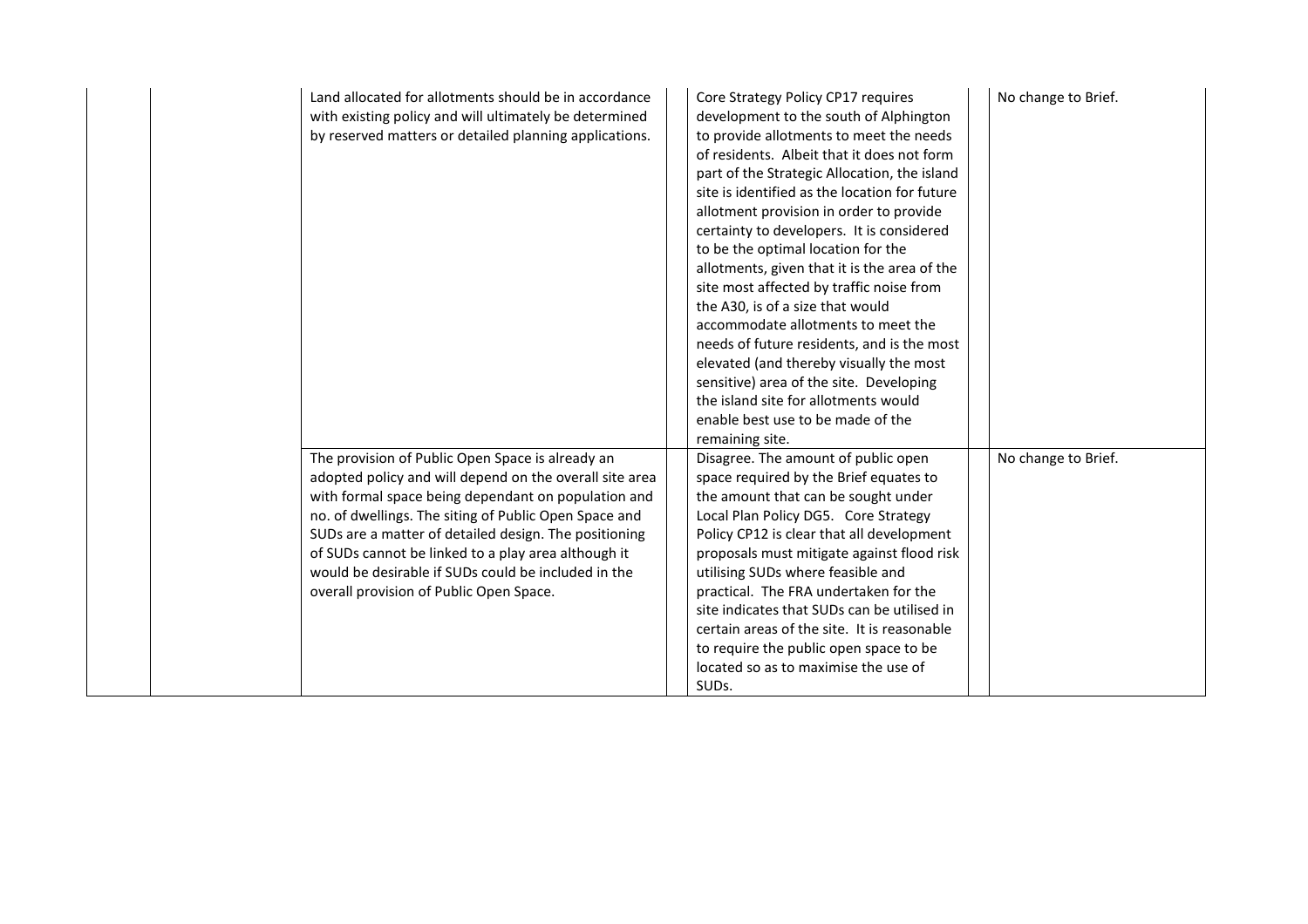| Housing mix should be based on an up to date<br>assessment and not based on evidence that is now 5<br>years old.                                                                                                                                                                      | Disagree. Core Strategy Policy CP5<br>requires schemes of 10 or more dwellings<br>to include a housing mix that is informed<br>by the most up-to-date HMA. At present,<br>the 2010 HMA is the most up-to-date<br>version. A new HMA is being prepared<br>and will inform any planning application,<br>subject to timing.                                                                                                                                   | No change to Brief.                                                                                                                                                                                                                                                                                                        |
|---------------------------------------------------------------------------------------------------------------------------------------------------------------------------------------------------------------------------------------------------------------------------------------|------------------------------------------------------------------------------------------------------------------------------------------------------------------------------------------------------------------------------------------------------------------------------------------------------------------------------------------------------------------------------------------------------------------------------------------------------------|----------------------------------------------------------------------------------------------------------------------------------------------------------------------------------------------------------------------------------------------------------------------------------------------------------------------------|
| The paragraph relating to affordable housing should<br>read 'Any development should include affordable<br>housing in accordance with the current adopted<br>policy'.                                                                                                                  | Noted. The Brief will be amended to<br>refer to viability. Co-operative housing<br>will be accepted, but not required, as<br>part of the mix.                                                                                                                                                                                                                                                                                                              | Amend brief to state that "Any<br>development must include 35%<br>affordable housing, subject to<br>viability, to be provided as an<br>integrated part of the scheme<br>and in accordance with the<br><b>Council's Affordable Housing</b><br>SPD. Co-operative housing<br>may form part of the<br>affordable housing mix." |
| Asking for proposals in the vicinity of the Markham<br>Land ridgeline to be accompanied by sections showing<br>impact on the skyline and proposed boundary<br>treatments, limits design flexibility. It would be better<br>to limit ridge height to allow for roof space utilisation. | Disagree. The Exeter Fringes Landscape<br>and Capacity Study states that "The area<br>(i.e. the SW Alphington site) has some<br>capacity for housing but this is limited to<br>the north, retaining the southern area as<br>a buffer to ensure development does not<br>break the skyline when viewed from the<br>south.". In view of this, it is entirely<br>reasonable to require sections so that<br>any impact on the skyline can be fully<br>assessed. | No change to Brief.                                                                                                                                                                                                                                                                                                        |
| The principle of encouraging residents to walk, cycle or<br>use public transport is supported.                                                                                                                                                                                        | Noted.                                                                                                                                                                                                                                                                                                                                                                                                                                                     | No change to Brief.                                                                                                                                                                                                                                                                                                        |
| Outlining the three off-site projects to be funded by<br>S106 agreement is too prescriptive. Individual items<br>should be considered at the time of application,<br>should be relevant to the number of units proposed<br>and take into account any other sources of funding         | Disagree. The three projects are outlined<br>in order to provide developers with<br>certainty as to costs. The three projects<br>are necessary to ensure the sustainable<br>development of the site.                                                                                                                                                                                                                                                       | No change to Brief.                                                                                                                                                                                                                                                                                                        |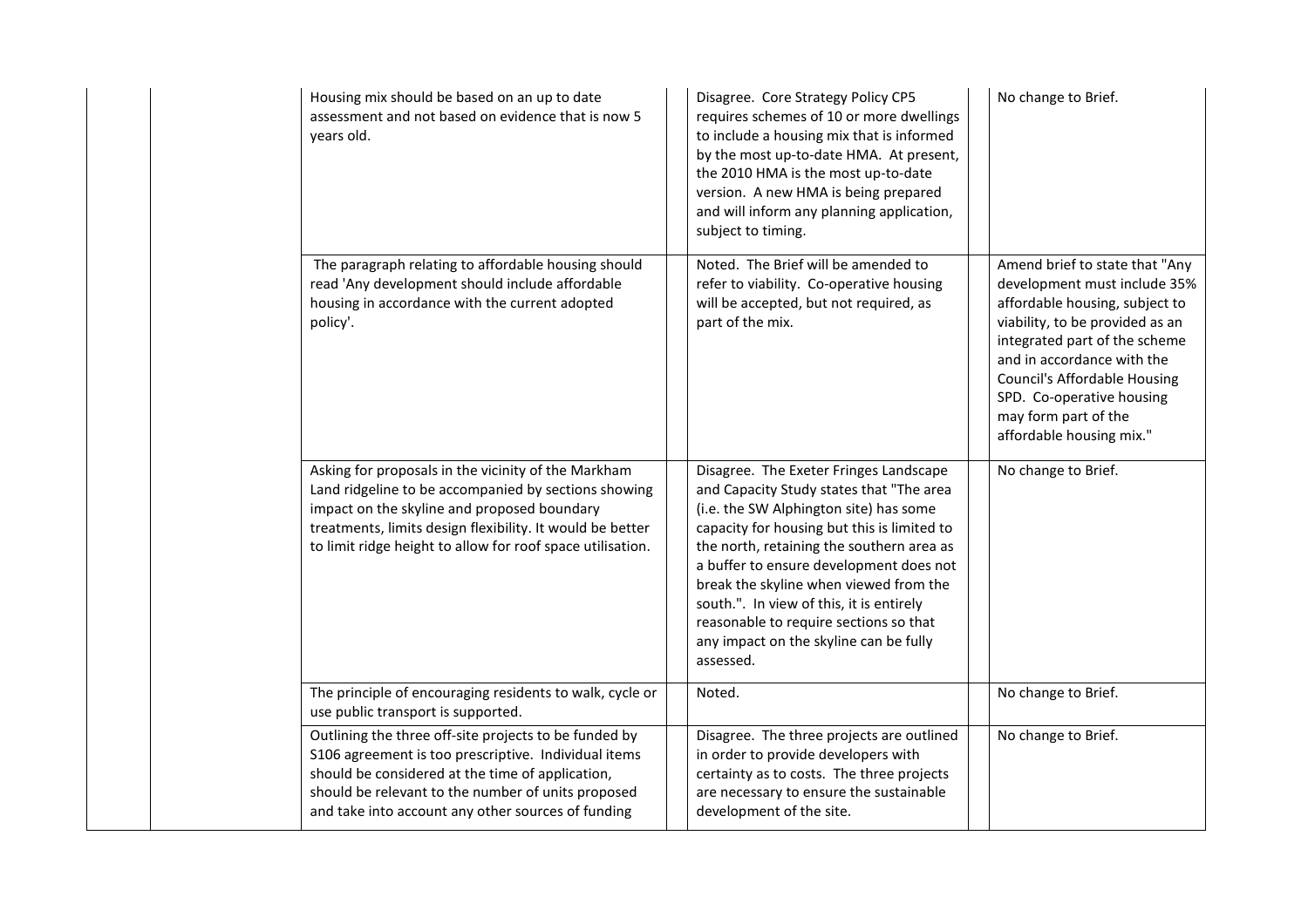| available.                                                                                                                                                                                                                                                                                                                                              |                                                                                                                                                                                                                                                                                                                                                                                                                                                                             |                                                                                                                                                                                                                                                                            |
|---------------------------------------------------------------------------------------------------------------------------------------------------------------------------------------------------------------------------------------------------------------------------------------------------------------------------------------------------------|-----------------------------------------------------------------------------------------------------------------------------------------------------------------------------------------------------------------------------------------------------------------------------------------------------------------------------------------------------------------------------------------------------------------------------------------------------------------------------|----------------------------------------------------------------------------------------------------------------------------------------------------------------------------------------------------------------------------------------------------------------------------|
| The need for shared cycle paths is supported.<br>However the provision of access points should be<br>agreed in detailed applications. It is unreasonable to<br>insist upon a footpath cycleway along the southern<br>boundary between Chudleigh and Dawlish Roads when<br>safe linage will be provided in accordance with<br>prevailing design manuals. | Agree that the provision of access points<br>should be determined in detailed<br>applications. The Brief will be amended<br>accordingly. However, disagree that it is<br>unreasonable to insist upon a<br>footpath/cycleway along the southern<br>boundary. This is considered necessary<br>to enable the sustainable development of<br>the site. The Brief will be updated to<br>include further information about the<br>provision of the route, to provide<br>certainty. | Amend Brief to state that<br>"Figure 2 shows the potential<br>location of access and egress<br>points." Amend Brief to<br>include further details of how<br>the footpath/cycleway along<br>the southern site boundary<br>should be provided as part of<br>the development. |
| The viability of a Decentralised Energy Network is<br>questionable, it is suggested that the requirement is<br>reworded, deleting 'necessary on site infrastructure be<br>put in place for connection of those systems to the<br>network' and add the development will connect to a<br>District Heating System if such a scheme is available.           | A study by the Centre for Energy & the<br>Environment at Exeter University and<br>Parsons Brinkerhoff has demonstrated<br>that an energy network is viable and<br>feasible at SW Alphington. Teignbridge<br>District Council is leading a work stream<br>with major developers involved in the SW<br>Exeter urban extension, including Devon<br>County Council, to deliver District<br>Heating. EON has presented a formal<br>proposal to developers.                       | No change to Brief.                                                                                                                                                                                                                                                        |
| It is unreasonable to insist that the S106 should be<br>completed in 90 days as the content will be informed<br>by the City Council's consideration of the application<br>and will then go through the legal process.                                                                                                                                   | Disagree. The Development Brief<br>provides a significant degree of certainty<br>over the required contents of the S106<br>Agreement. It should therefore be<br>completed well within 90 days of the<br>registration of any planning application.                                                                                                                                                                                                                           | No change to Brief.                                                                                                                                                                                                                                                        |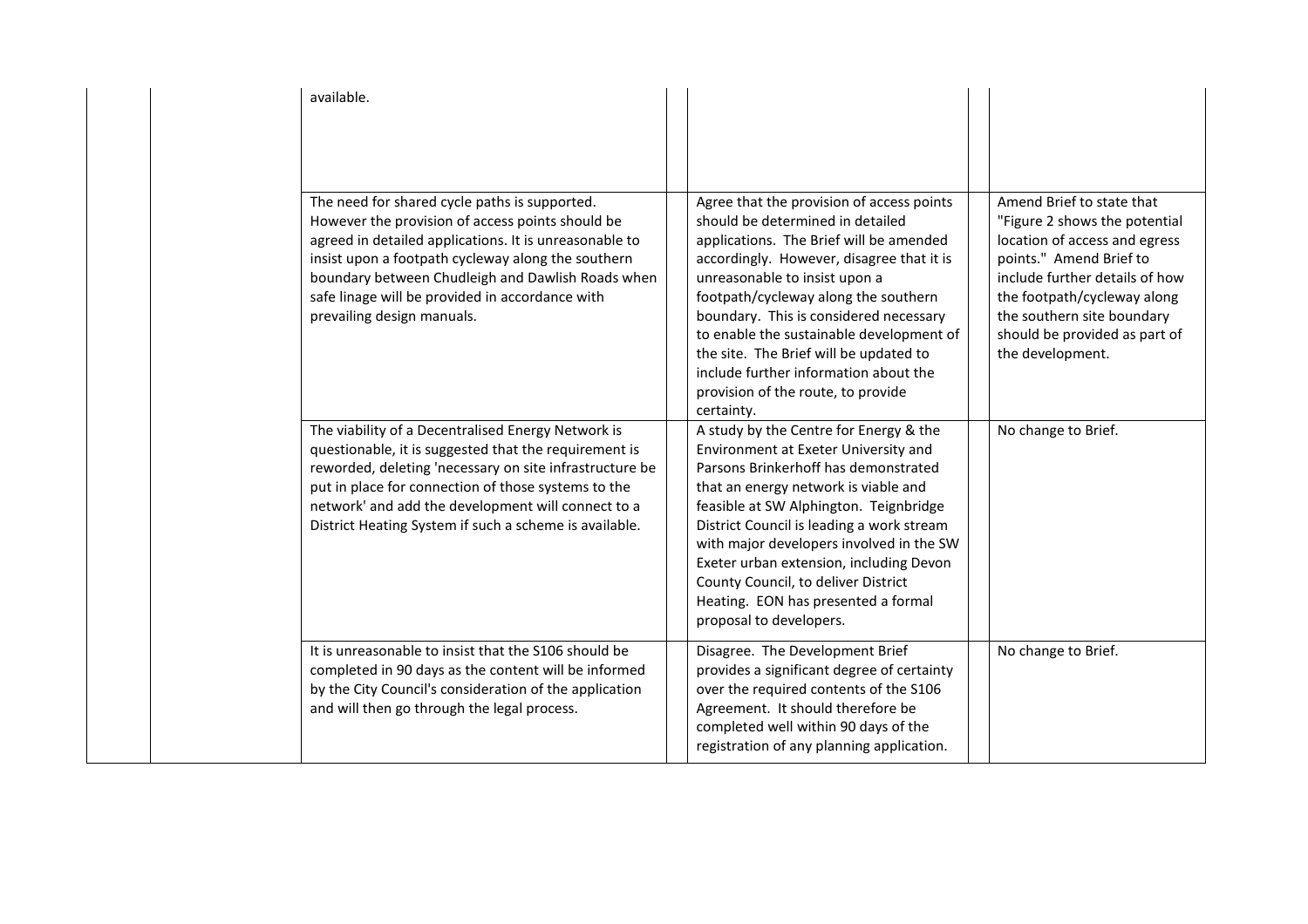|   |                                                                   | The content of the draft development brief is too<br>aspirational, overly prescriptive and does not<br>sufficiently refer to the need for compliance with<br>existing adopted strategy. The majority of the site is<br>already allocated within the Exeter Core Strategy, it<br>should not be made to carry a disproportionate<br>amount of the provision of facilities in the context of<br>the wider development proposals for the Teignbridge<br>area to the south.                                                                                                                                                                                                                                                                                                                                                                                                                                                                                                                                      | Disagree. The Brief adds detail to the<br>development requirements for the site<br>set out in the Core Strategy. The Brief<br>only seeks the provision of those facilities<br>necessary to ensure the sustainable<br>development of the site. | No change to Brief.                                                                                                                                                       |
|---|-------------------------------------------------------------------|-------------------------------------------------------------------------------------------------------------------------------------------------------------------------------------------------------------------------------------------------------------------------------------------------------------------------------------------------------------------------------------------------------------------------------------------------------------------------------------------------------------------------------------------------------------------------------------------------------------------------------------------------------------------------------------------------------------------------------------------------------------------------------------------------------------------------------------------------------------------------------------------------------------------------------------------------------------------------------------------------------------|-----------------------------------------------------------------------------------------------------------------------------------------------------------------------------------------------------------------------------------------------|---------------------------------------------------------------------------------------------------------------------------------------------------------------------------|
| 3 | Jillings Hutton<br>Planning on behalf of<br>St. Bridget Nurseries | We support the authority's desire to successfully<br>develop the area to the south west of Alphington.<br>Paragraph 153 of the NPPF, National Planning Practice<br>Guidance and Policies CP1 and CP19 of the adopted<br>Core Strategy provide guidance on any development<br>proposals that come forward working within the<br>general policy support found in the Core Strategy. The<br>Residential Design and Affordable House SPDs are<br>both prescriptive. We question if the development<br>brief provides any addition to the process of guiding<br>the eventual planning application for the site. We<br>consider that preparation of the document is<br>unnecessary given the policy framework already in<br>place. The Brief manages to be vague and<br>prescriptive in equal measure and we consider that<br>the successful development of the land to the south<br>west of Alphington could proceed without reference<br>to the brief but to the existing policy framework<br>already in place. | Disagree. The Brief adds detail to the<br>development requirements for the site<br>set out in the Core Strategy.                                                                                                                              | No change to Brief.                                                                                                                                                       |
|   |                                                                   | We question the use of the work 'exceptional' in<br>relation to standards of design. The design is<br>addressed through existing SPD and exceptional is<br>subjective. We consider making reference to a high<br>standard of design consistent with relevant policy.                                                                                                                                                                                                                                                                                                                                                                                                                                                                                                                                                                                                                                                                                                                                        | Agree.                                                                                                                                                                                                                                        | Amend Brief to state that "This<br>Development Brief requires the<br>site to be developed as a place<br>which provides homesthat<br>are of a high standard of<br>design". |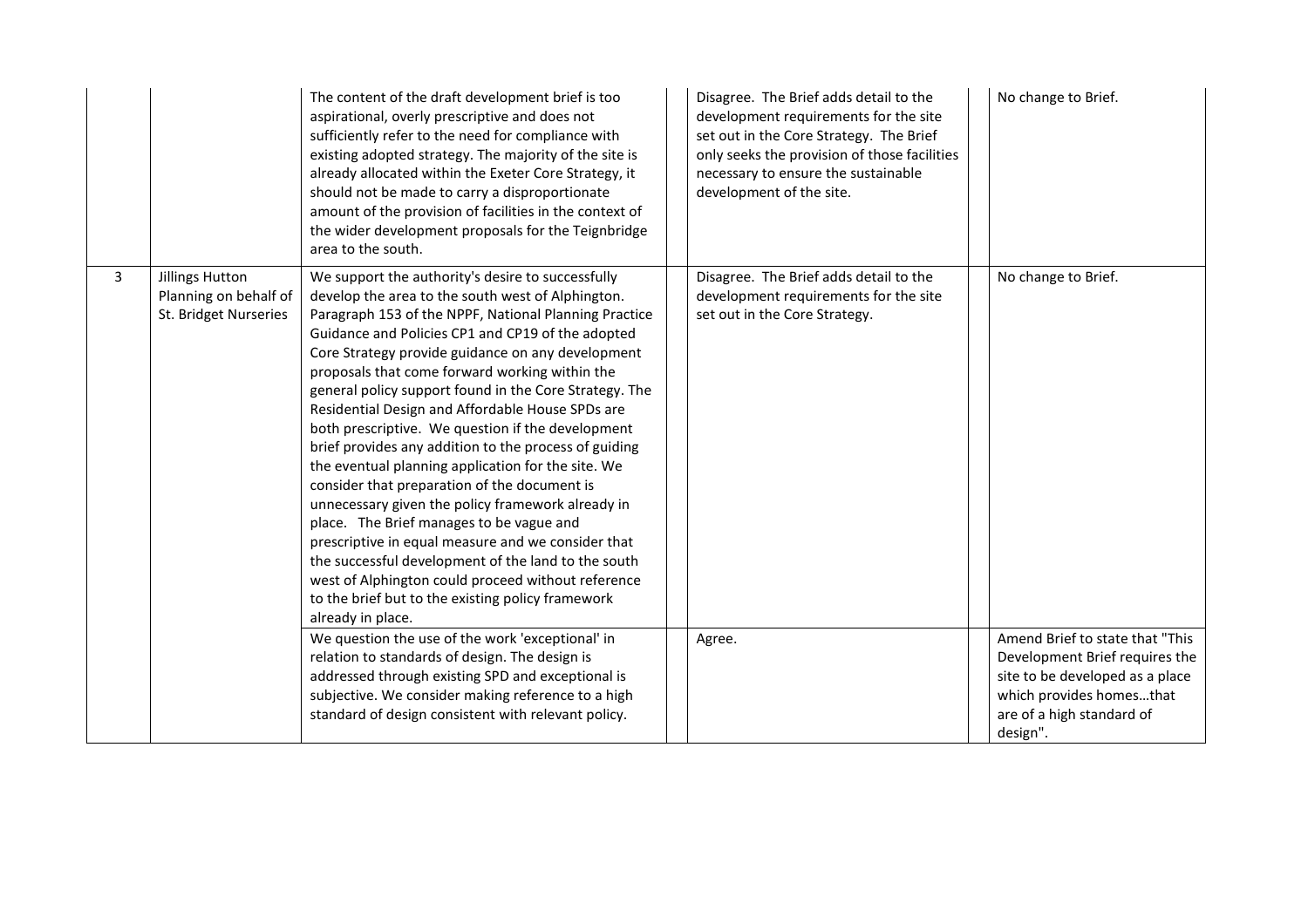| The brief states that a health centre and allotment<br>'must' happen without justifying this by reference to<br>evidence. There is no reason why this is the only<br>acceptable solution or that there is no other solution<br>that is not better.                                                                                                                          | No change to Brief.<br>Allotments: Core Strategy Policy CP17<br>requires development to the south of<br>Alphington to provide allotments to meet<br>the needs of residents. The National<br>Society of Allotment and Leisure<br>Gardeners recommends the provision of<br>20 plots per 1000 population. The island<br>site is of a size sufficient to accommodate<br>the number of allotments that are<br>estimated to be required as a result of<br>the development, including a small<br>amount car parking and circulation<br>space. Doctors: There is a clear need for<br>a doctor's surgery within the SW Urban<br>Extension as a whole. At present there is<br>no certainty that a surgery will be<br>provided within Teignbridge. Until such a<br>commitment is in place, it is prudent for<br>the City Council to safeguard a site at SW<br>Alphington. |  |
|-----------------------------------------------------------------------------------------------------------------------------------------------------------------------------------------------------------------------------------------------------------------------------------------------------------------------------------------------------------------------------|----------------------------------------------------------------------------------------------------------------------------------------------------------------------------------------------------------------------------------------------------------------------------------------------------------------------------------------------------------------------------------------------------------------------------------------------------------------------------------------------------------------------------------------------------------------------------------------------------------------------------------------------------------------------------------------------------------------------------------------------------------------------------------------------------------------------------------------------------------------|--|
| The local centre is shown as an approximate location,<br>not informed by anything in particular that points<br>towards this being the most appropriate solution.                                                                                                                                                                                                            | A location on the main Chudleigh Road<br>No change to Brief.<br>and close to existing housing is<br>appropriate                                                                                                                                                                                                                                                                                                                                                                                                                                                                                                                                                                                                                                                                                                                                                |  |
| We do not dispute the need for adequate publicly<br>accessible open space but the provision of a LEAP and<br>NEAP do not appear to be based on any detailed<br>analysis of the constraints and hence capacity. The<br>level of prescription is unhelpful in the event of an<br>acceptable alternative being proposed, therefore, it<br>should be removed from the document. | The exact amount and type of children's<br>Amend Figure 2 of the Brief to<br>play space required cannot be calculated<br>clarify that the location of the<br>until housing numbers are agreed.<br>NEAP and LEAP are<br>However, given the size of the site and<br>approximate.<br>the density requirements of the brief, it is<br>expected that there will be a need for a<br>LEAP and NEAP as part of the<br>development. The locational<br>requirements of the LEAP and NEAP are<br>only intended to be approximate.                                                                                                                                                                                                                                                                                                                                         |  |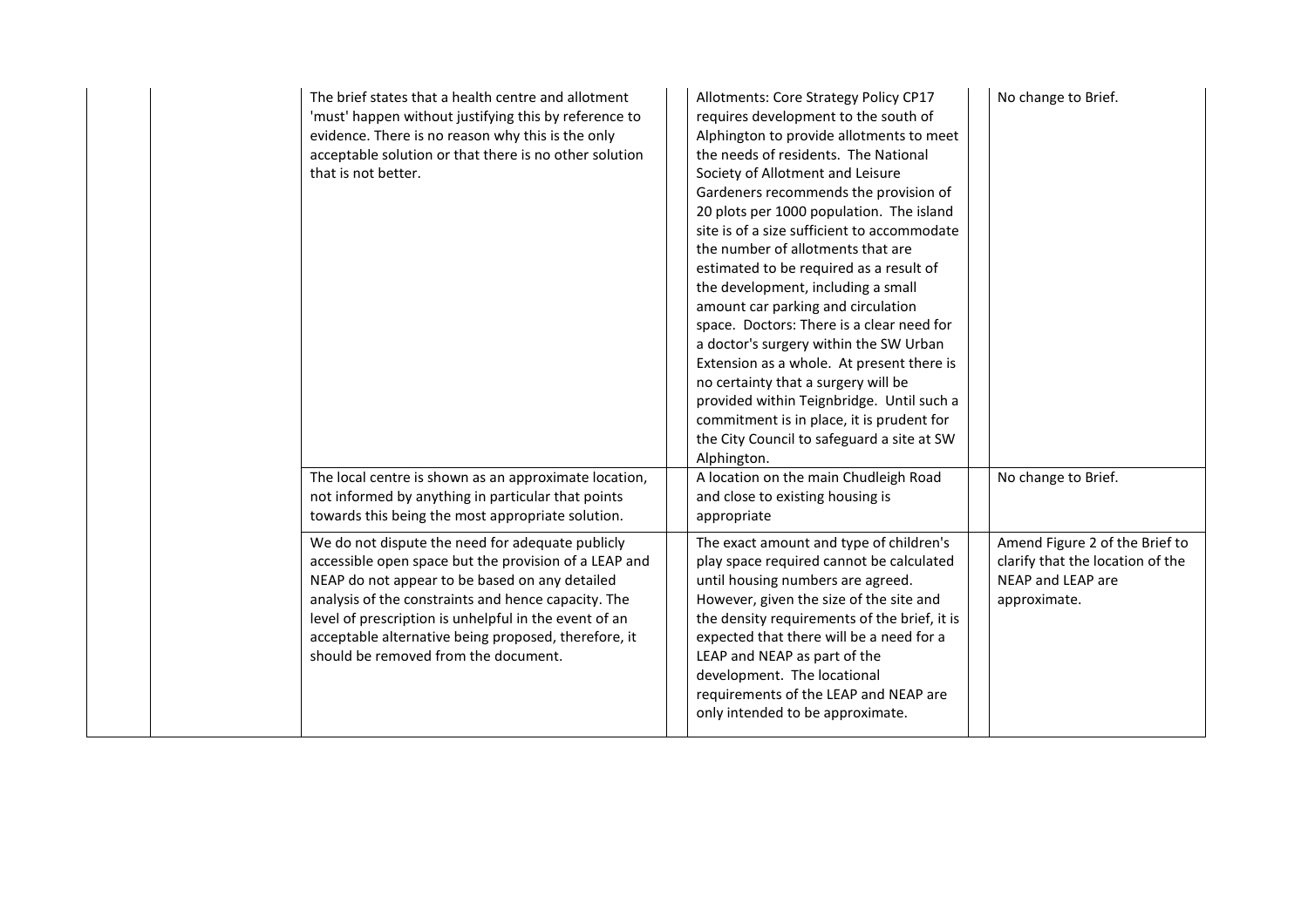| The reference to densities are vague and unhelpful<br>and should be clearly expressed with suitable flexibility<br>or deleted from the document. Being overly<br>prescriptive on all matters without reference to the<br>required flexibility inherent in the development<br>management process is of no assistance to either<br>applicants or decision makers. | Disagree. The density requirements are<br>considered to be set out in sufficient<br>detail to assist developers and decision<br>makers.                                                                                                                                                                                                                                                                                                                                                                                                                                                                                                                                       | No change to Brief.                                                                                     |
|-----------------------------------------------------------------------------------------------------------------------------------------------------------------------------------------------------------------------------------------------------------------------------------------------------------------------------------------------------------------|-------------------------------------------------------------------------------------------------------------------------------------------------------------------------------------------------------------------------------------------------------------------------------------------------------------------------------------------------------------------------------------------------------------------------------------------------------------------------------------------------------------------------------------------------------------------------------------------------------------------------------------------------------------------------------|---------------------------------------------------------------------------------------------------------|
| We do not believe that the site's topography is<br>particularly challenging and it is unnecessary to both<br>state that any buildings should not exceed 2 storeys in<br>height and ask for a Travel Plan at this stage.                                                                                                                                         | Disagree. The Exeter Fringes Landscape<br>and Capacity Study states that "The area<br>(i.e. the SW Alphington site) has some<br>capacity for housing but this is limited to<br>the north, retaining the southern area as<br>a buffer to ensure development does not<br>break the skyline when viewed from the<br>south.". In view of this, it is entirely<br>reasonable to require sections so that<br>any impact on the skyline can be fully<br>assessed and include a presumption<br>against buildings of more than two<br>storeys. It is entirely reasonable and in<br>accordance with policy to expect any<br>planning application to be accompanied<br>by a Travel Plan. | No change to Brief.                                                                                     |
| We do not believe that the local planning authority<br>can be certain of the relevant sums at this point with<br>regards to CIL. The requirements need to be justified<br>by reference to CIL Regs and to capacity of the site and<br>outline what precisely the money will be used for.                                                                        | The CIL charge arising from any<br>development is not set out in the Brief. It<br>will be calculated at the Reserved<br>Matters stage, in accordance with the CIL<br>Regulations.                                                                                                                                                                                                                                                                                                                                                                                                                                                                                             | No change to Brief.                                                                                     |
| There is no reason why the various arrows are optimal<br>locations for access points and we are certain that a<br>design solution can be found that provides the natural<br>surveillance required but does not result in the houses<br>near to Markham Lane all facing due south.                                                                               | Agree that the location of access points<br>should be determined in planning<br>applications. The Brief will be amended<br>accordingly. Orienting dwellings to<br>overlook the pedestrian/cycle route is<br>the optimal way to ensure natural<br>surveillance.                                                                                                                                                                                                                                                                                                                                                                                                                | Amend Brief to state that<br>"Figure 2 shows the potential<br>location of access and egress<br>points." |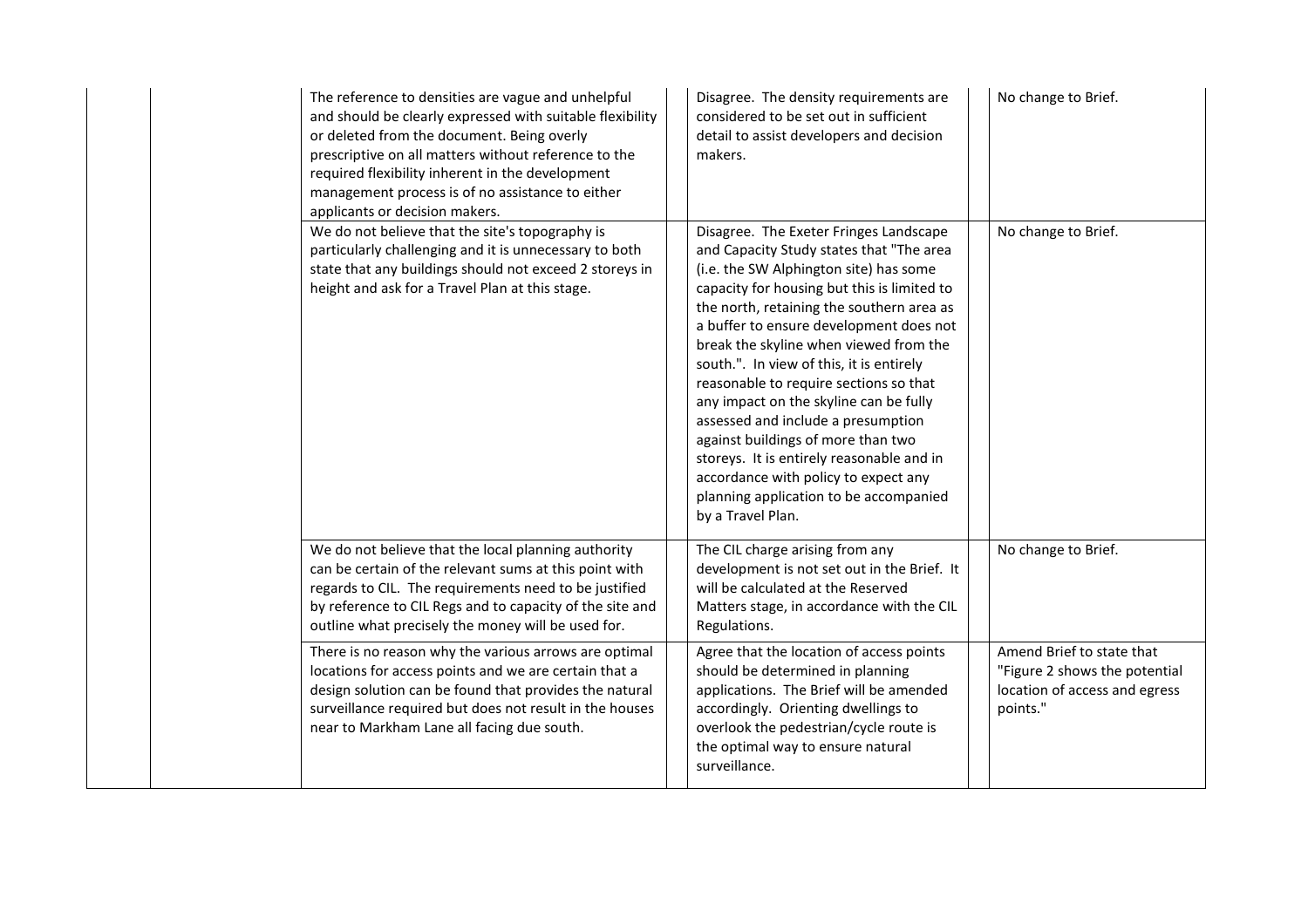| 4 | Mr T Keate, local<br>resident. | The brief states that 7 detailed reports be prepared<br>and agreed at pre-application stage, further<br>agreement also needs to be undertaken regarding CIL,<br>S. 106 agreements and road access and layout.<br>Therefore, I request that the planning authority<br>organises a meeting of all land owners involved in the<br>development of this site to ensure that they<br>collectively agree.                                                                                                                                                                                                                                                                                                                              | Noted. It is desirable that all landowners<br>and the planning authority work together<br>to ensure the sustainable development<br>of the site.                                                                                                                                                                                                                                                                                                                                                                                                                                                                                                                                                                                                                                                                                          | No change to Brief.                                                                                                                                                             |
|---|--------------------------------|---------------------------------------------------------------------------------------------------------------------------------------------------------------------------------------------------------------------------------------------------------------------------------------------------------------------------------------------------------------------------------------------------------------------------------------------------------------------------------------------------------------------------------------------------------------------------------------------------------------------------------------------------------------------------------------------------------------------------------|------------------------------------------------------------------------------------------------------------------------------------------------------------------------------------------------------------------------------------------------------------------------------------------------------------------------------------------------------------------------------------------------------------------------------------------------------------------------------------------------------------------------------------------------------------------------------------------------------------------------------------------------------------------------------------------------------------------------------------------------------------------------------------------------------------------------------------------|---------------------------------------------------------------------------------------------------------------------------------------------------------------------------------|
|   |                                | The proposed health centre and recycling site on the<br>eastern side of Chudleigh Road will be adjacent to a<br>proposed access into the development and this will<br>cause congestion on a presently high traffic road.                                                                                                                                                                                                                                                                                                                                                                                                                                                                                                        | Location of access points is indicative<br>(see above). Access to the health centre<br>site and recycling facility is likely to be off<br>the site access, not direct to Chudleigh<br>Road.                                                                                                                                                                                                                                                                                                                                                                                                                                                                                                                                                                                                                                              | No change to Brief.                                                                                                                                                             |
| 5 | Mr J Keech.<br>Devon County    | The principle of providing a brief to guide<br>development in this area is supported.                                                                                                                                                                                                                                                                                                                                                                                                                                                                                                                                                                                                                                           | Support noted.                                                                                                                                                                                                                                                                                                                                                                                                                                                                                                                                                                                                                                                                                                                                                                                                                           | No change to Brief.                                                                                                                                                             |
|   | Council                        | The brief would be improved by recognising that the<br>site relates to a much wider development area which<br>continues into Teignbridge. This is not reflected with<br>enough significance, especially in relation to the<br>proposed location of community facilities. The site<br>should be considered as part of a 2500 dwelling urban<br>extension rather than a single 500 dwelling<br>development, therefore, facilities such as the doctor's<br>surgery, recycling facilities and allotments should be<br>located as appropriate to the wider context. The most<br>suitable location for health facilities would be near to<br>the proposed education facilities to the south,<br>allowing people to make linked trips. | Noted. The Brief will be amended to<br>clarify the relationship of SW Alphington<br>to the wider SW Exeter Urban Extension.<br>Core Strategy Policy CP17 requires the<br>provision of allotments as part of any<br>development at the site. In respect of<br>other community facilities, there is a<br>clear need for a doctor's surgery within<br>the SW Urban Extension as a whole and<br>the provision of new recycling facilities<br>will help to meet community needs. At<br>present the location/range of community<br>facilities to be provided within<br>Teignbridge is still to be determined. It is<br>therefore prudent for the City Council to<br>safeguard a site for a doctor's surgery<br>and recycling facilities at SW Alphington.<br>This site would be released if facilities<br>come forward elsewhere in SW Exeter. | Update the information in<br>section 4 about the<br>relationship of the site to the<br>wider SW Exeter development<br>area. Move this information to<br>section 1 of the Brief. |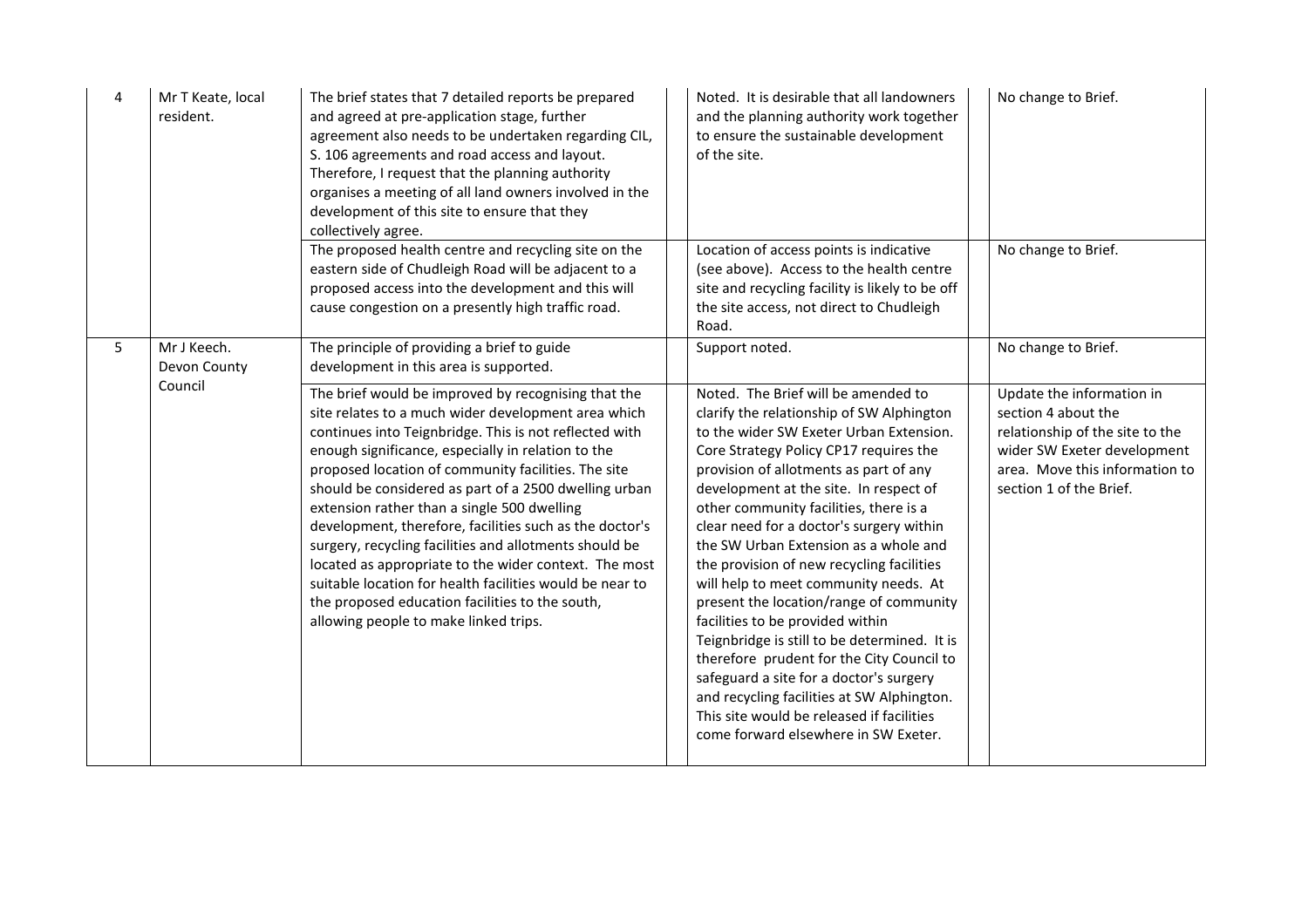| The development requirements could reference with<br>greater clarity the requirements set out in the Exeter<br>Core Strategy, specifically relating to policies CP17 and<br>CP19.                                                                                                                                                                                                                                                                                                                                                                                                                                                                                                                                                                                                                                                                                                                                                                                               | Disagree. Section 4 clarifies that the Brief<br>is supplementary to Policies CP17 and<br>CP19 of the Core Strategy.                                                                                                                               | No change to Brief.                                                                                     |
|---------------------------------------------------------------------------------------------------------------------------------------------------------------------------------------------------------------------------------------------------------------------------------------------------------------------------------------------------------------------------------------------------------------------------------------------------------------------------------------------------------------------------------------------------------------------------------------------------------------------------------------------------------------------------------------------------------------------------------------------------------------------------------------------------------------------------------------------------------------------------------------------------------------------------------------------------------------------------------|---------------------------------------------------------------------------------------------------------------------------------------------------------------------------------------------------------------------------------------------------|---------------------------------------------------------------------------------------------------------|
| The promotion of sustainable travel opportunities is<br>strongly supported. It should be noted that the 3<br>specific projects, in a table on page 7 will be delivered<br>using either S. 106 contributions or CIL levy receipts, as<br>well as other funding streams, the village public realm<br>enhancement scheme could not be funded through S.<br>106 as it appears on the City Council's regulation 123<br>list. It is felt that the detail on these schemes should<br>be reduced and that instead of a table, a list of<br>transport projects required to support the<br>development of the site would be appropriate. The<br>county council is adopting a new approach in which a<br>'per dwelling' contribution will be sought to fund<br>travel planning. As such, it should read 'all residential<br>developments make an agreed financial contribution<br>towards residential travel planning.' Any non-<br>residential development will still need a travel plan. | The 'Village Public Realm Enhancement<br>Scheme' is a traffic calming project that<br>can be funded through a Section 106<br>Agreement. Residential travel planning<br>could be implemented by the developer<br>or through a contribution to DCC. | No change to Brief.                                                                                     |
| References to high quality pedestrian/cycle routes,<br>natural surveillance, bus through route and low speed<br>highways are supported.                                                                                                                                                                                                                                                                                                                                                                                                                                                                                                                                                                                                                                                                                                                                                                                                                                         | Support noted.                                                                                                                                                                                                                                    | No change to Brief.                                                                                     |
| It is recommended that the specified location of all<br>access points is clarified as being indicative and subject<br>to further refinement as they will be determined<br>through the site design and planning application<br>process.                                                                                                                                                                                                                                                                                                                                                                                                                                                                                                                                                                                                                                                                                                                                          | Agree that the provision of access points<br>should be determined in detailed<br>applications. The Brief will be amended<br>accordingly.                                                                                                          | Amend Brief to state that<br>"Figure 2 shows the potential<br>location of access and egress<br>points." |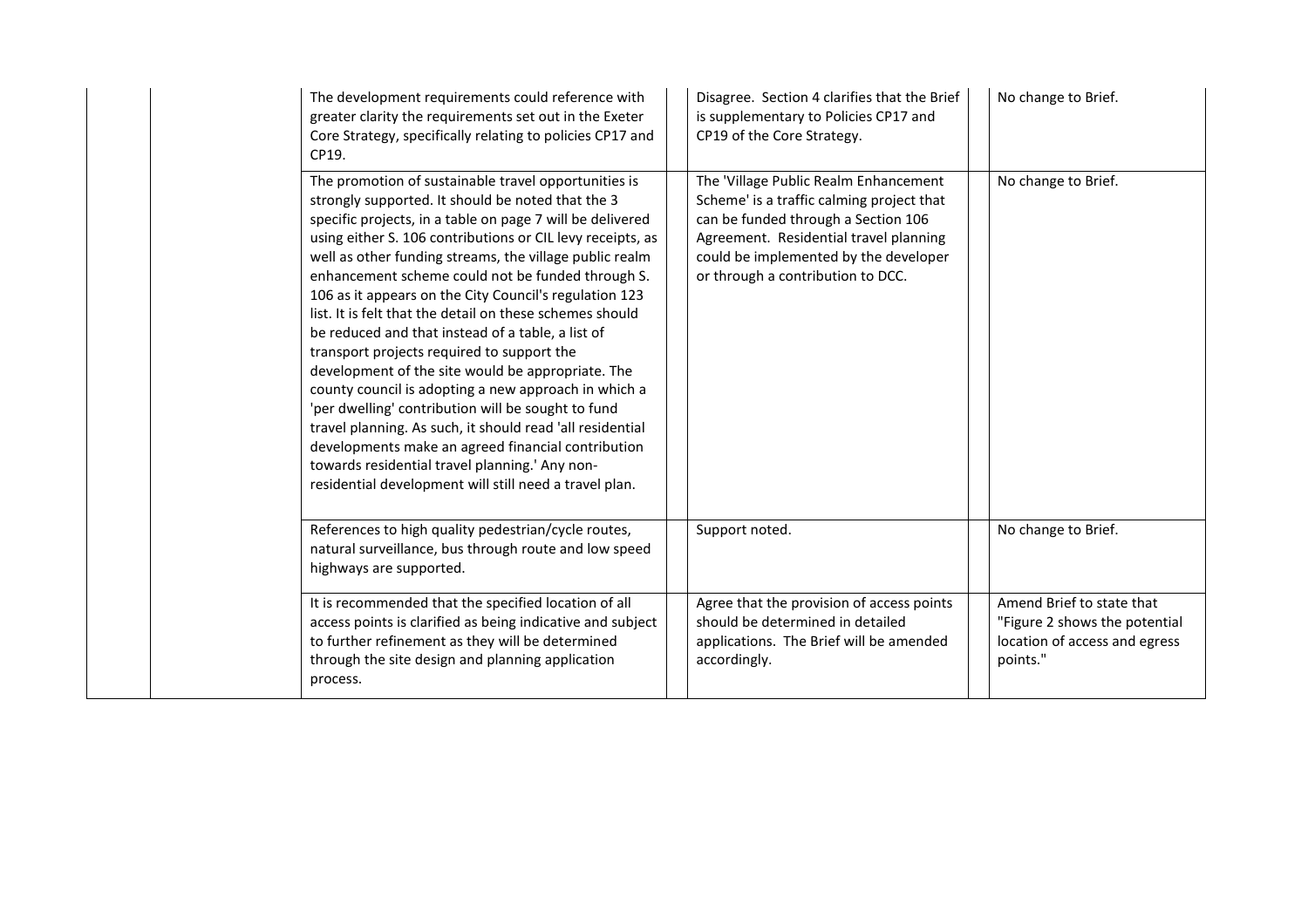| 6              | Ms L Horner.<br><b>Forward Planning</b><br>Network on behalf of<br>Natural England | It is our advice that there are likely significant<br>environmental effects from the proposed plan. We<br>can confirm that the development site will be in close<br>proximity to the Exe Estuary SPA, Exe Estuary Ramsar<br>and Exe Estuary SSSI.                                                                 | The site is already allocated for<br>residential development and associated<br>infrastructure in the Exeter Core<br>Strategy. The environmental effects of<br>developing the site were considered in<br>full during the preparation of the Core<br>Strategy. Any development will be<br>subject to the Council's adopted CIL<br>charges. The Council's Regulation 123<br>List includes the mitigation of<br>recreational impact on European<br>designated habitats as infrastructure<br>likely to benefit from CIL funding. | No change to Brief. |
|----------------|------------------------------------------------------------------------------------|-------------------------------------------------------------------------------------------------------------------------------------------------------------------------------------------------------------------------------------------------------------------------------------------------------------------|-----------------------------------------------------------------------------------------------------------------------------------------------------------------------------------------------------------------------------------------------------------------------------------------------------------------------------------------------------------------------------------------------------------------------------------------------------------------------------------------------------------------------------|---------------------|
|                |                                                                                    | We are not aware of significant populations of<br>protected species which are likely to be affected but<br>information should be provided supporting this<br>screening decision to assess whether protected<br>species will be affected.                                                                          | The Brief requires an ecology survey to<br>be submitted with any planning<br>application, which must include the<br>identification of any protected species.<br>Compensation and mitigation measures<br>must be identified were appropriate and<br>agreed with the Council.                                                                                                                                                                                                                                                 | No change to Brief. |
| $\overline{7}$ | Humeira Yaqub.<br>Office of Rail<br>Regulation                                     | We note that your proposals outline plans affecting<br>the railway line, namely the 'Loram Way Cycle Walk'.<br>If your plans relate to the development of the current<br>railway network within your administrative area, we<br>would be happy to discuss these with you once they<br>have become more developed. | The approximate route of the proposed<br>scheme is over 500m from the nearest<br>rail line. The project is not yet under<br>way, and Devon County Council are still<br>in negotiation with the landowners to<br>agree terms. Planning consent will also<br>be required.                                                                                                                                                                                                                                                     | No change to Brief. |
| 8              | Mr I Turnbull.<br><b>NHS England</b>                                               | NHS England have no provision to fund any new<br>medical facility in the proposed development so I<br>imagine that the health centre site is a speculative<br>inclusion on the plans.                                                                                                                             | There is a clear need for a doctor's<br>surgery within the SW Urban Extension<br>as a whole. At present there is no<br>certainty that a surgery will be provided<br>within Teignbridge. Until such a<br>commitment is in place, it is prudent for<br>the City Council to safeguard a site at SW<br>Alphington.                                                                                                                                                                                                              | No change to Brief. |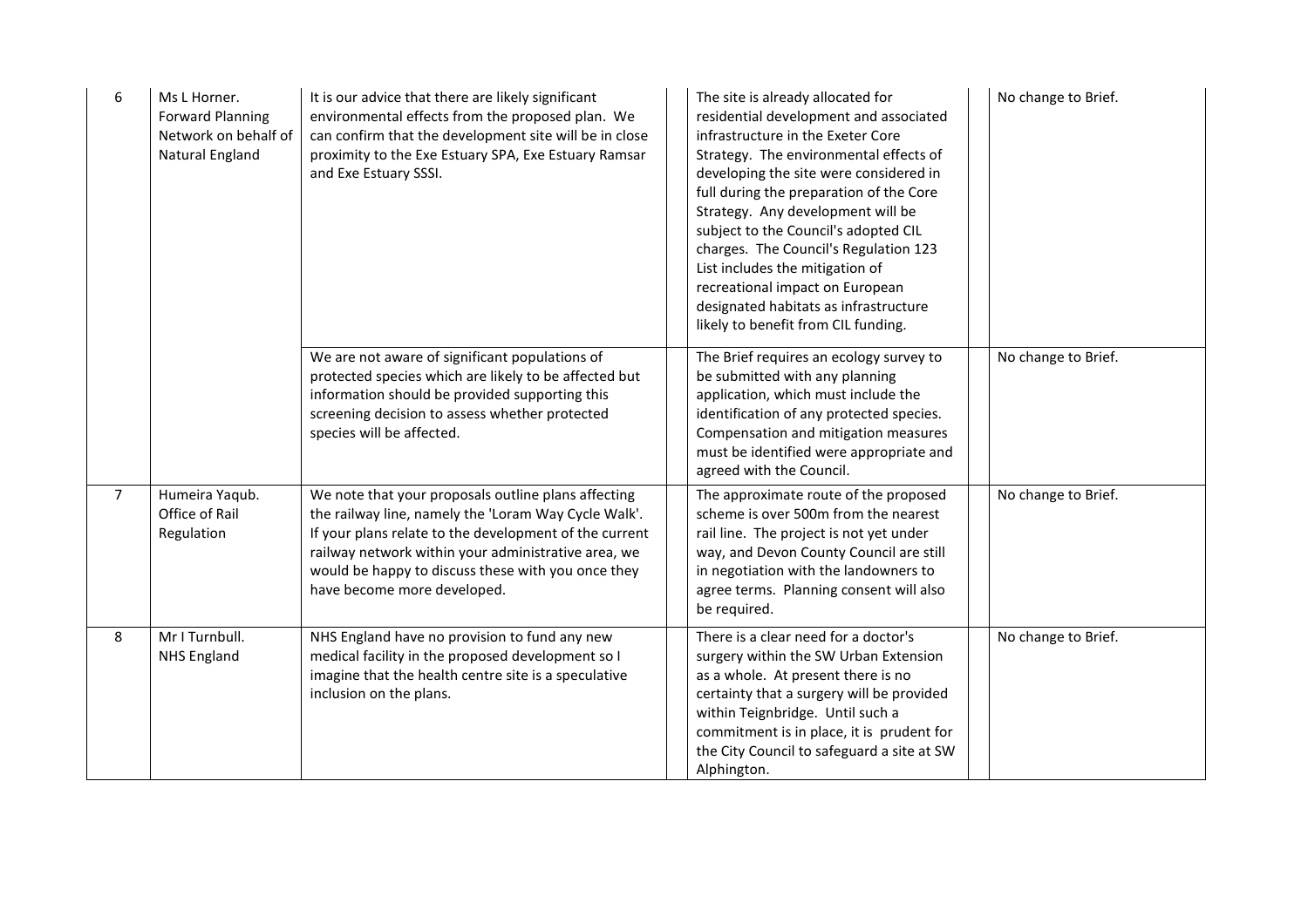| 9  | Ms K Plumb.<br><b>Housing</b><br>Development<br>Officer, Exeter City<br>Council | We would not insist on co-operative housing forming<br>part of the affordable housing mix. Could the words<br>'co-operative housing must form part of the affordable<br>housing mix' be changed to 'may form'.                                                                                                                                                                                                                                                                                                                                                                                                                                                                                                                                                                              |  | Agreed.                                                          | Amend Brief to state that co-<br>operative housing may form<br>part of the affordable housing<br>mix.                      |
|----|---------------------------------------------------------------------------------|---------------------------------------------------------------------------------------------------------------------------------------------------------------------------------------------------------------------------------------------------------------------------------------------------------------------------------------------------------------------------------------------------------------------------------------------------------------------------------------------------------------------------------------------------------------------------------------------------------------------------------------------------------------------------------------------------------------------------------------------------------------------------------------------|--|------------------------------------------------------------------|----------------------------------------------------------------------------------------------------------------------------|
|    |                                                                                 | Any extra care facility must meet the requirements of<br>Exeter City Council's Housing Department and Devon's<br>Extra Care Commissioning Strategy and follow the<br>Housing LIN Design Principles for Extra Care.                                                                                                                                                                                                                                                                                                                                                                                                                                                                                                                                                                          |  | Noted and agreed.                                                | Amend Brief to state that the<br>extra care facilities must follow<br>the Housing LIN Design<br>Principles for Extra Care. |
| 10 | Mr M Dunn.<br>South West Water                                                  | With regards to foul drainage facilities, capacity is<br>available within the public foul sewer in Chudleigh<br>Road to which the western site would drain to support<br>a maximum of 300 dwellings. We are aware of other<br>possible development draining via this route and<br>capacity can only be reserved by obtaining planning<br>permission. If other sites come forward for planning<br>and are approved in advance of this spare capacity,<br>drainage improvements will be required which we will<br>require potential developments to fund. The public<br>foul sewer network to which the eastern site would<br>discharge has insufficient capacity to support its<br>development and therefore we would require<br>developers to establish what improvements are<br>necessary. |  | Noted. The Brief will be updated to<br>include this information. | Amend Brief to include<br>information on foul drainage<br>provided by SWW.                                                 |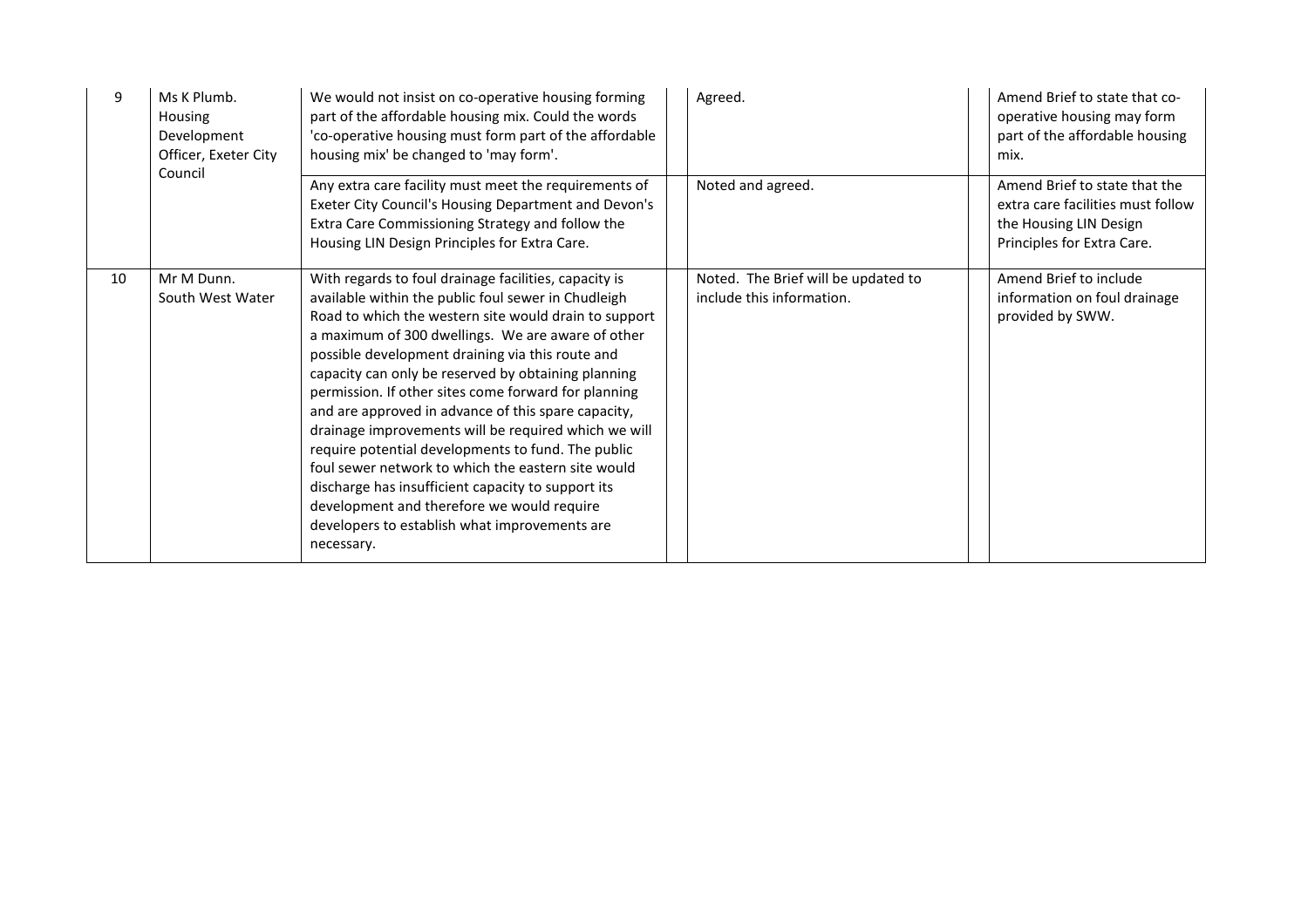| 11 | Mr G Parsons. Sport<br>England  | Please be aware, Sport England is a statutory<br>consultee on planning application affecting playing<br>fields. A planned approach to the provision of facilities<br>and opportunities for sport is necessary. Sport England<br>is currently supporting the Council in producing an<br>evidence base for playing pitches. We are concerned<br>that the Council has no evidence base for built sports<br>facilities that includes swimming pools, shorts halls<br>etc. Sport England supports the provision of sports<br>facilities encouraging the planning authority to seek<br>professional advice from the National Governing<br>Bodies to ensure fit for purpose facilities in the right<br>locations. Often, playing pitches are identified on a<br>Masterplan but are not big enough or too close to<br>housing. Sport England would encourage the new<br>developments to be designed in line with the Active<br>Design principles.                                                                                                                     | In the absence of a finalised evidence<br>base for built sports facilities and the<br>provision of playing pitches in Exeter, the<br>City Council is unable to require the<br>provision of such facilities as part of<br>development at South West Exeter.<br>Provision should be viewed in the context<br>of the wider SW Exeter urban extension,<br>within which significant outdoor and<br>indoor sports and recreation facilities will<br>be accommodated.                                                              | No change to Brief. |
|----|---------------------------------|---------------------------------------------------------------------------------------------------------------------------------------------------------------------------------------------------------------------------------------------------------------------------------------------------------------------------------------------------------------------------------------------------------------------------------------------------------------------------------------------------------------------------------------------------------------------------------------------------------------------------------------------------------------------------------------------------------------------------------------------------------------------------------------------------------------------------------------------------------------------------------------------------------------------------------------------------------------------------------------------------------------------------------------------------------------|-----------------------------------------------------------------------------------------------------------------------------------------------------------------------------------------------------------------------------------------------------------------------------------------------------------------------------------------------------------------------------------------------------------------------------------------------------------------------------------------------------------------------------|---------------------|
| 12 | Ms S Parish.<br>Highways Agency | A number of applications are currently coming forward<br>in the area so a joined up approach is essential. The<br>impacts of development in this location will be felt in<br>Teignbridge District but co-operation between the two<br>Authorities is not clear in this document. There are<br>issues on the Strategic Road Network with poor<br>journey reliability on the M5 between junctions 29 and<br>30. It is the 133rd worst junction of 2,497 nationally. It<br>is important to ensure the phasing of transport<br>infrastructure is in place before any development<br>occurs with an agreed delivery and funding system<br>with neighbouring authorities beforehand. Public<br>transport, cycle and pedestrian routes are welcomed.<br>An evidence base is required to understand impacts on<br>the SRN and this should be produced at an early stage<br>as it will inform the Travel Plan. We need to be<br>involved as early as possible in discussions to ensure<br>developers understand the highway network,<br>especially impacts on the SRN. | SW Alphington is already allocated for<br>residential development in the Core<br>Strategy. The Core Strategy and the<br>Development Brief together require the<br>provision of transport measures to<br>ensure the sustainable development of<br>the site. The City Council is working<br>closely with Teignbridge District Council<br>and Devon County Council to ensure that<br>the necessary transport infrastructure is<br>in place to enable the sustainable<br>development of the wider SW Exeter<br>urban extension. | No change to Brief. |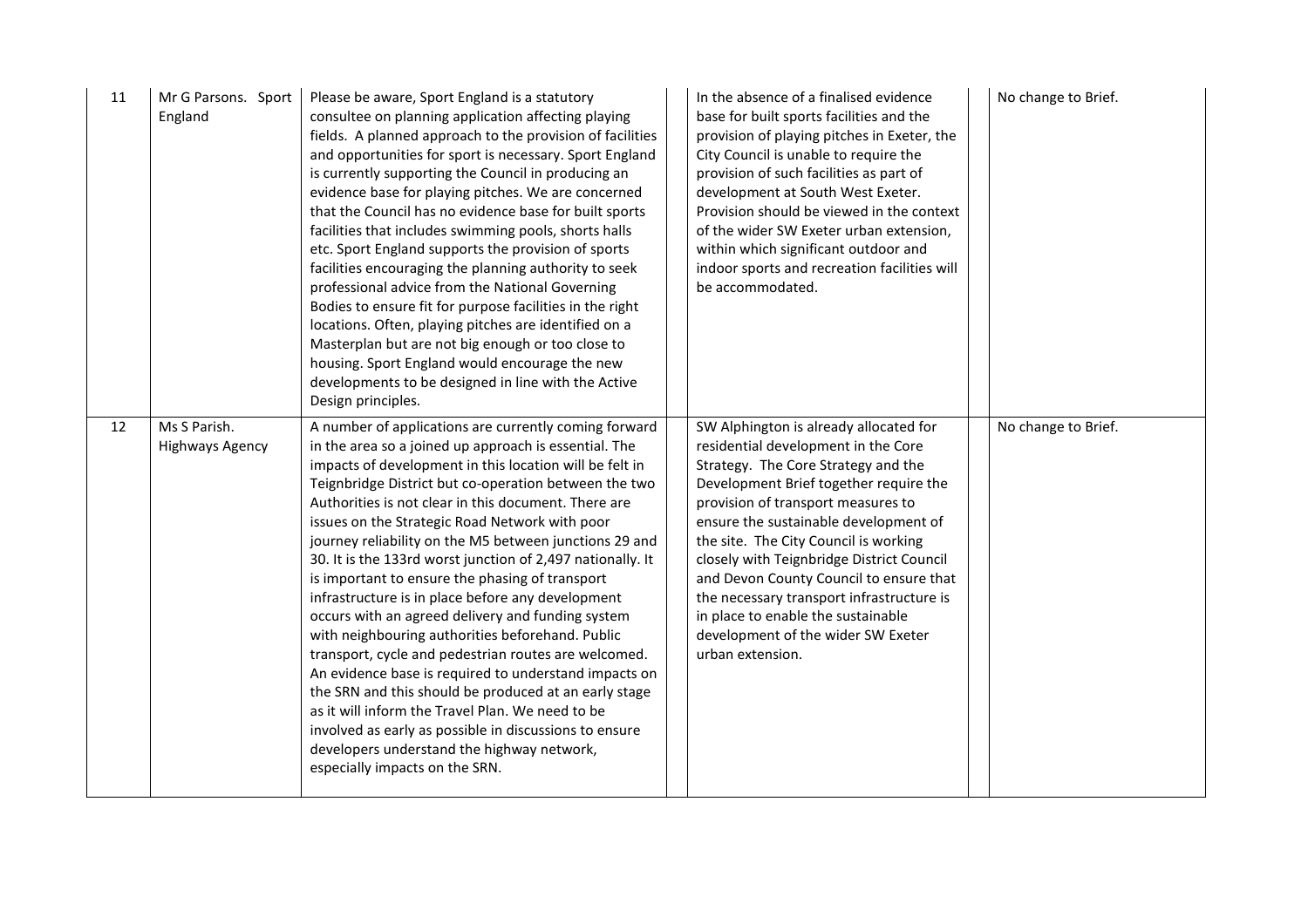| 13 | Ms H Jessop.<br>Natural England | We recommend the addition of a requirement for the<br>development to 'minimise impacts on biodiversity and<br>provide a net gain in biodiversity.' This can be achieved<br>by on-site habitat retention, creation, management<br>and maximising the potential of built development<br>together with biodiversity offsetting and CIL<br>contributions. | This would not fall within the CIL 123 and<br>so could not be funded through CIL.<br>Otherwise agree with the suggested<br>amendment. | Amend Brief accordingly.                                                                                                                                                                                                          |
|----|---------------------------------|-------------------------------------------------------------------------------------------------------------------------------------------------------------------------------------------------------------------------------------------------------------------------------------------------------------------------------------------------------|---------------------------------------------------------------------------------------------------------------------------------------|-----------------------------------------------------------------------------------------------------------------------------------------------------------------------------------------------------------------------------------|
|    |                                 | There is no mention of Public Open Space having<br>biodiversity provision as one of its functions. We<br>recommend the brief requires that the POS<br>contributes towards biodiversity conservation and<br>enhancement.                                                                                                                               | Agreed. The Brief will be amended<br>accordingly.                                                                                     | Amend brief to state that "The<br>POS must be an integral<br>element of the site's overall<br>design and located so as to<br>maximise the use of SUDs and<br>contribute towards biodiversity<br>conservation and<br>enhancement." |
|    |                                 | With regard to allotments, fences provide little value<br>whereas a hedge composed of a variety of species will<br>provide wildlife habitat and enhance the local<br>landscape. If a fence is essential, than a wire mesh<br>fence alongside would provide security.                                                                                  | Agreed. The Brief will be amended<br>accordingly.                                                                                     | Amend brief to state that the<br>allotment should be bound by<br>a hedgerow incorporating a<br>wire mesh fence for security.                                                                                                      |
|    |                                 | We note the LEAP and NEAP will include buffer<br>planting but it is not clear whether it will be of native<br>species, non-native species should not be permitted.                                                                                                                                                                                    | Agreed. The Brief will be amended<br>accordingly.                                                                                     | Amend brief to state the buffer<br>planting should be of native<br>species.                                                                                                                                                       |
|    |                                 | We recommend the brief refers to relevant measures<br>from guidance entitled 'Sustainable Drainage Systems-<br>Maximising the Potential for People and Wildlife'.                                                                                                                                                                                     | Disagree. This is considered to be an<br>unnecessary point of detail.                                                                 | No change to Brief.                                                                                                                                                                                                               |
|    |                                 | CIL contributions will be required to fund mitigation of<br>recreational impacts on international sites.                                                                                                                                                                                                                                              | Agree. However, this does not<br>necessitate any change to the Brief.                                                                 | No change to Brief.                                                                                                                                                                                                               |
|    |                                 | Surveys should include a breeding bird survey, surveys<br>for other species e.g. cirl bunting, should be carried<br>out if there are existing records of presence at or near<br>the site.                                                                                                                                                             | Noted.                                                                                                                                | No change to Brief.                                                                                                                                                                                                               |
|    |                                 | Retained trees and hedges should be incorporated into<br>a green infrastructure framework and should form<br>links across the site.                                                                                                                                                                                                                   | Agreed. The Brief will be amended<br>accordingly.                                                                                     | Amend brief to state that<br>""These must be incorporated<br>into a landscape and green<br>infrastructure framework for<br>the new development".                                                                                  |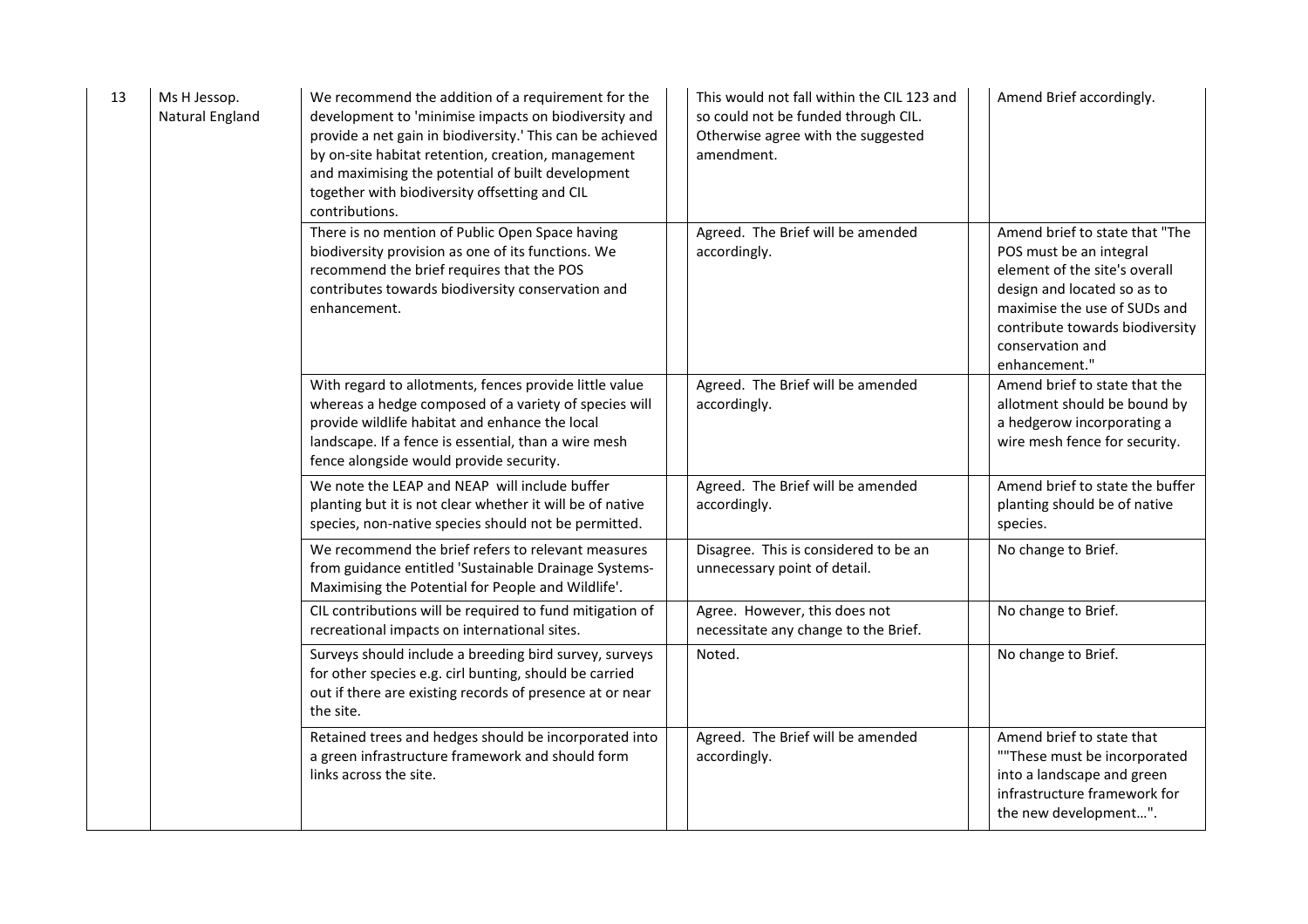|    |                                                             | We recommend the brief places more emphasis on<br>recommendations made in 'Planning for a Healthy<br>Environment'.                                                                                                                                                                                                                                                                                       | Disagree. This is considered to be an<br>unnecessary point of detail. The Brief<br>implicitly seeks to deliver a 'healthy<br>development', through measures to<br>encourage travel by non-car modes and<br>the provision of public open space.                                 | No change to Brief.      |
|----|-------------------------------------------------------------|----------------------------------------------------------------------------------------------------------------------------------------------------------------------------------------------------------------------------------------------------------------------------------------------------------------------------------------------------------------------------------------------------------|--------------------------------------------------------------------------------------------------------------------------------------------------------------------------------------------------------------------------------------------------------------------------------|--------------------------|
|    |                                                             | The no. of built-in nest and roost sites per<br>development should be approx the same as the no. of<br>residential units.                                                                                                                                                                                                                                                                                | Disagree. The Brief is SPD and cannot<br>create policy. However, in accordance<br>with the Residential Design Guide SPD, as<br>part of providing for biodiversity in the<br>new development, the developer will be<br>encouraged to incorporate nest boxes<br>and roost sites. | No change to Brief.      |
|    |                                                             | We recommend the brief includes reference to<br>phasing of development at South West Alphington<br>with provision of the Ridge Top Park.                                                                                                                                                                                                                                                                 | Disagree. The Ridge Top Park is to be<br>provided within the Teignbridge element<br>of the wider SW Exeter Urban Extension.<br>It is not directly related to SW<br>Alphington.                                                                                                 | No change to Brief.      |
| 14 | Mr S Bates.<br><b>Exeter and East</b><br>Devon Growth Point | We strongly support emphasis on public open space,<br>biodiversity protection and sustainable transport.<br>Please reword 'respects existing trees and hedgerows'<br>to 'avoids damage to existing trees, hedgerows and<br>associated species, then mitigates direct impacts and<br>finally offset any unavoidable residual impacts,<br>incorporating these within a green infrastructure<br>framework.' | Support noted. Agreed.                                                                                                                                                                                                                                                         | Amend Brief accordingly. |
|    |                                                             | The phrase 'report must identify all existing trees and<br>hedgerows that are worthy of retention' is rather<br>subjective and a better phrase may be 'the report<br>must identify all existing trees and hedgerows to be<br>retained.'                                                                                                                                                                  | Agreed.                                                                                                                                                                                                                                                                        | Amend Brief accordingly. |
|    |                                                             | With regards to allotments, can you add 'a commuted<br>sum will be required for maintenance.'                                                                                                                                                                                                                                                                                                            | Disagree. It is anticipated that ownership<br>of and responsibility for running the<br>allotment site will be transferred to a<br>local community group.                                                                                                                       | No change to Brief.      |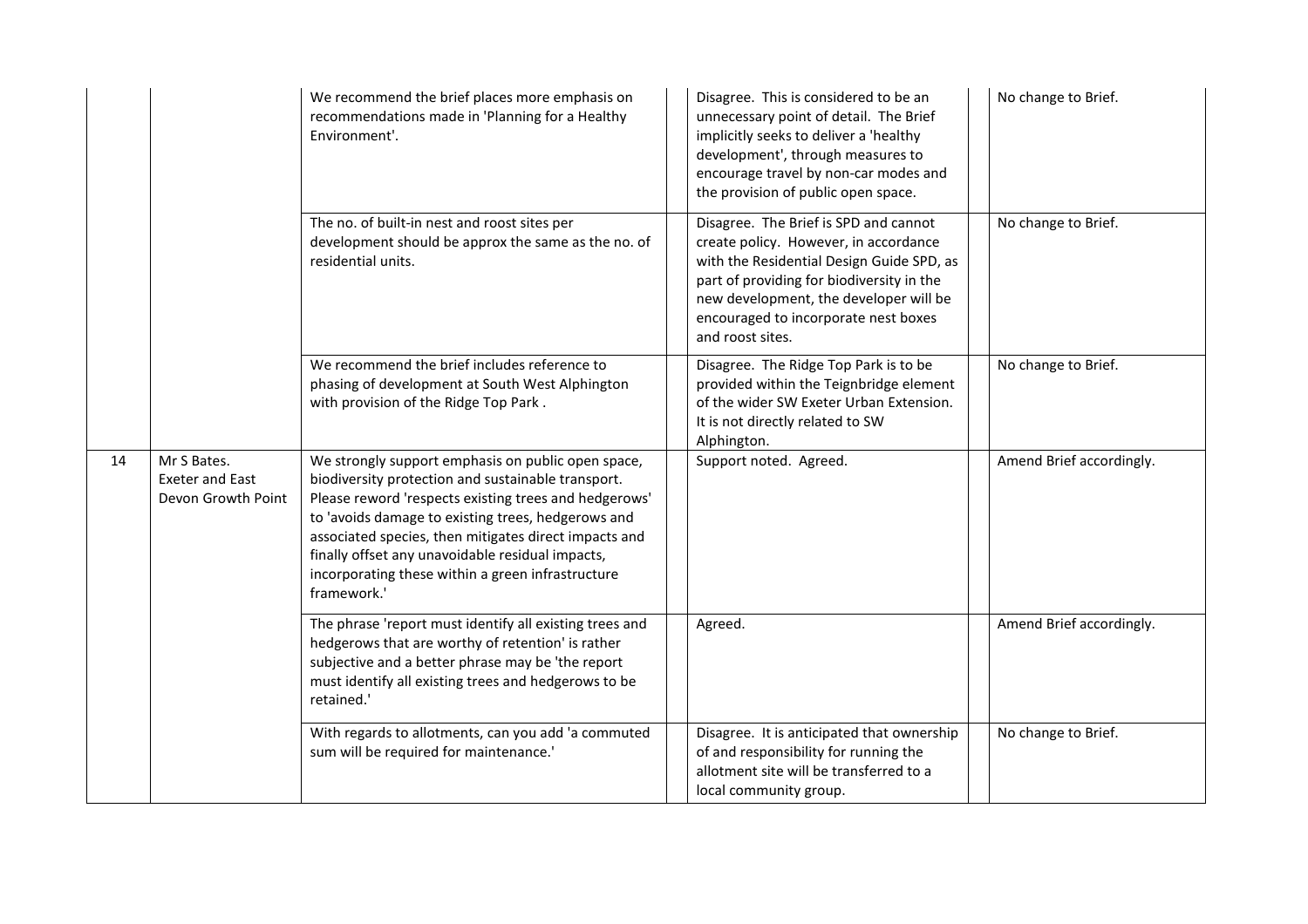|    |                                                     | Can you add that SUDs will be expected to maximise<br>their biodiversity potential and not solely function as<br>water management features and to involve local<br>community, ecologists and landscape architects in the<br>detailed design and management of public open space<br>and SUDs.            | Agree that SUDs should maximise their<br>biodiversity potential. The detailed<br>design and management arrangements<br>for public open space and SUDs will need<br>to be agreed with the local planning<br>authority before any planning application<br>is determined. The local planning<br>authority will ensure that biodiversity is<br>taken into account in this process. | Amend brief to state that<br>"SUDs will be expected to<br>maximise their biodiversity<br>potential and not solely<br>function as water management<br>features." |
|----|-----------------------------------------------------|---------------------------------------------------------------------------------------------------------------------------------------------------------------------------------------------------------------------------------------------------------------------------------------------------------|--------------------------------------------------------------------------------------------------------------------------------------------------------------------------------------------------------------------------------------------------------------------------------------------------------------------------------------------------------------------------------|-----------------------------------------------------------------------------------------------------------------------------------------------------------------|
|    |                                                     | We would welcome a statement that applicants will be<br>required to clearly set out the area and quality of<br>habitats in the development site, clearly stating which<br>are to be retained, enhanced or destroyed.                                                                                    | Agreed. Section 3 will include reference<br>to the need for biodiversity offsetting.                                                                                                                                                                                                                                                                                           | Amend the Brief to more<br>accurately reflect the need for<br>biodiversity offsetting.                                                                          |
| 15 | Mr T J Baker.<br>on behalf of<br>Waddeton Park Ltd. | We welcome the list of development requirements set<br>out in the brief but it must be for the market to<br>respond to the need for open market housing, any<br>attempt to preset the housing mix could mean<br>development are not interested in the site.                                             | Disagree. In setting out a requirement<br>for a mix of housing, the Brief reiterates<br>the requirements of Core Strategy Policy<br>CP5.                                                                                                                                                                                                                                       | No change to Brief.                                                                                                                                             |
|    |                                                     | There is an absence of any mention of education<br>provision. ECC cannot rely on development proposed<br>within Teignbridge to deliver education provision.<br>Schools in the general area are either at or over<br>capacity. The brief should include at least a reserve<br>site for a primary school. | Disagree. ECC is working with DCC, TDC<br>and landowners to ensure the provision<br>of educational facilities to meet the<br>needs of the SW Urban Extension as a<br>whole. Work to date would suggest that<br>there is no desire to locate a school<br>within the SW Alphington site.                                                                                         | No change to Brief.                                                                                                                                             |
|    |                                                     | We can find no evidence to support the assertion of<br>the three off-site projects mentioned with regards to<br>S106.                                                                                                                                                                                   | The projects are supported by the SW<br>Exeter Transport Access Strategy.                                                                                                                                                                                                                                                                                                      | No change to Brief.                                                                                                                                             |
|    |                                                     | A financial contribution towards the car club must be<br>justified.                                                                                                                                                                                                                                     | Disagree. The Brief accords with the City<br>Council's adopted car club policy, which<br>is set out in the Sustainable Transport<br>SPD.                                                                                                                                                                                                                                       | No change to Brief.                                                                                                                                             |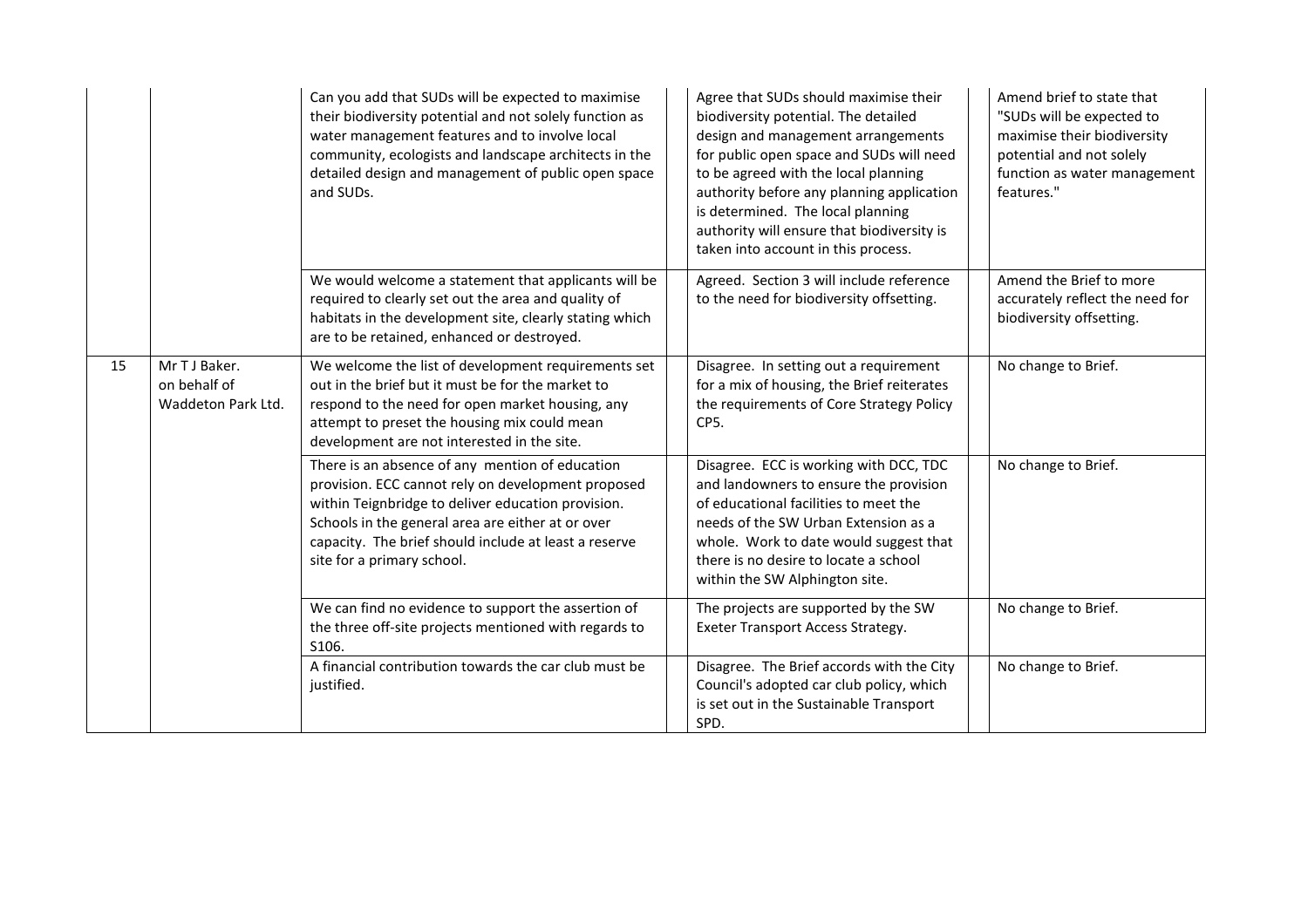|    |                                          | We have seen no evidence that a Decentralised Energy<br>Network is viable or feasible, therefore we are pleased<br>there is an opportunity to implement alternative<br>solutions.                                                                                                    | A study by the Centre for Energy & the<br>Environment at Exeter University and<br>Parsons Brinkerhoff has demonstrated<br>that an energy network is viable and<br>feasible at SW Alphington. Teignbridge<br>District Council is leading a work stream<br>with major developers involved in the SW<br>Exeter urban extension, including Devon<br>County Council, to deliver District<br>Heating. EON has presented a formal<br>proposal to developers. | No change to Brief.                                                                    |
|----|------------------------------------------|--------------------------------------------------------------------------------------------------------------------------------------------------------------------------------------------------------------------------------------------------------------------------------------|-------------------------------------------------------------------------------------------------------------------------------------------------------------------------------------------------------------------------------------------------------------------------------------------------------------------------------------------------------------------------------------------------------------------------------------------------------|----------------------------------------------------------------------------------------|
|    |                                          | The requirement to create a S106 within 90 days is<br>unreasonable.                                                                                                                                                                                                                  | Disagree. The Development Brief<br>provides a significant degree of certainty<br>over the required contents of the S106<br>Agreement. It should therefore be<br>completed well within 90 days of the<br>registration of any planning application.                                                                                                                                                                                                     | No change to Brief.                                                                    |
| 16 | Ms V Bankes Price.<br>The Woodland Trust | We would like the brief to more effectively<br>incorporate woods and trees as no person should live<br>more than 500m from accessible woodland of no less<br>than 2ha and of woodland no less than 20ha within<br>4km. Woodlands help improve air quality and flood<br>amelioration. | Noted. However, the City Council has no<br>policy basis to require these standards to<br>be met. The Brief requires the<br>identification of trees and hedgerows to<br>be retained and will be amended to<br>reflect the need for biodiversity<br>offsetting.                                                                                                                                                                                         | Amend the Brief to more<br>accurately reflect the need for<br>biodiversity offsetting. |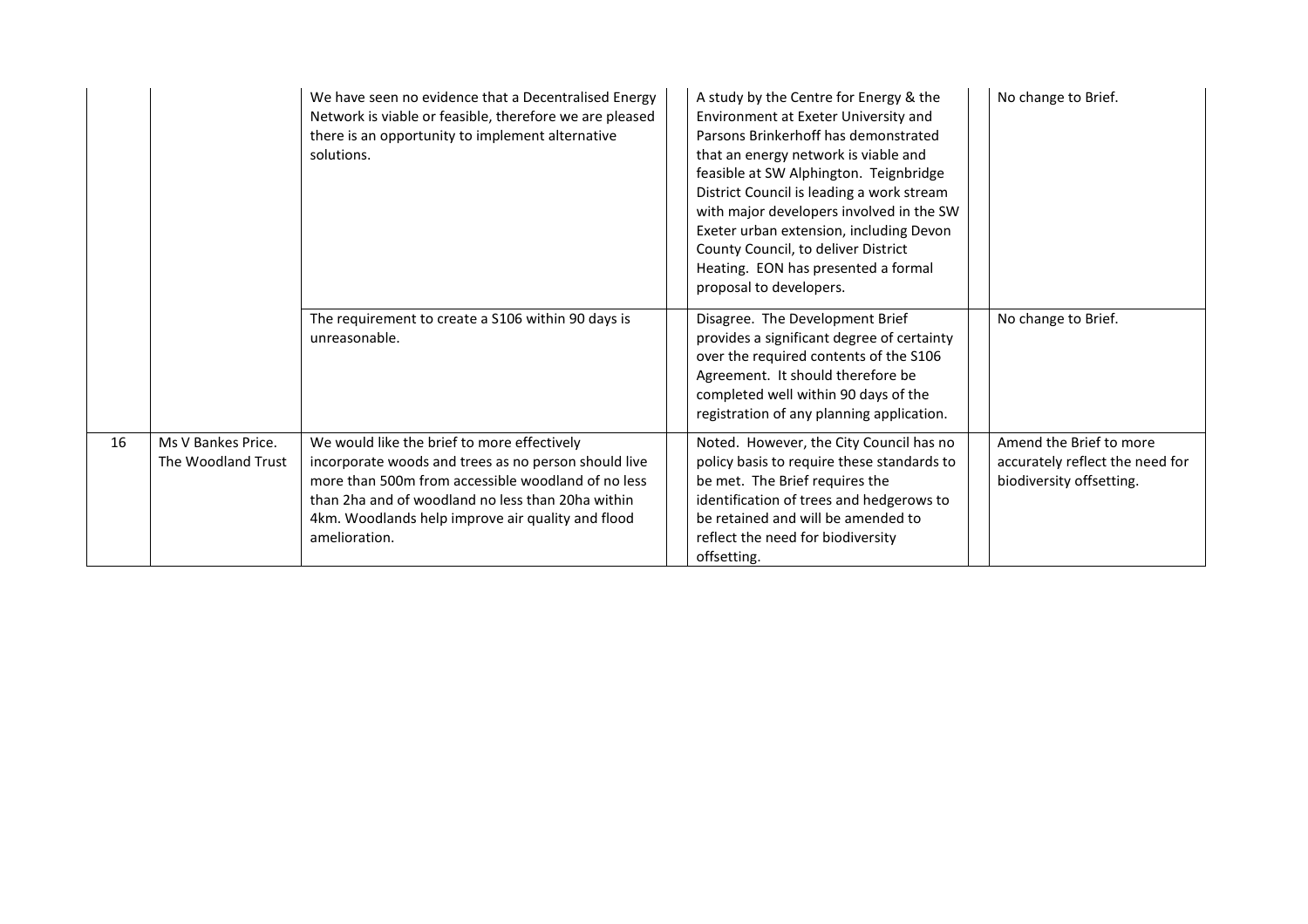| 17 | <b>Bovis Homes</b>                      | The document is an elongated version of the Local<br>Plan policy for the site, it is a missed opportunity to<br>seek to guide the form of development. Bovis would<br>expect an indicative potential road network, some<br>form of indicative landscaping and further detail with<br>regard to potential buffer zones associated with<br>adjoining ancient monuments. There is no reference to<br>a masterplan for the site or for Teignbridge. There is<br>no mention of co-ordinated delivery between this site<br>and Teignbridge's plans, especially regarding health<br>planning, the provision of open space and allotments<br>and pedestrian/cycle links. We have concerns over<br>education provision and local residents have a strong<br>preference for some form of primary provision in the<br>Alphington area. | Disagree. The Brief adds detail to the<br>development requirements for the site<br>set out in the Core Strategy. However,<br>the Brief will be amended and updated to<br>include details of how SW Alphington fits<br>with development in the wider SW Exeter<br>Urban Extension. As regards to<br>education provision, the City Council has<br>made strong representation on the issue<br>of schools near Alphington to Devon<br>County Council. It is within Bovis's gift to<br>apply for planning permission for a new<br>school on it's land. | Update the information in<br>section 4 about the<br>relationship of the site to the<br>wider SW Exeter development<br>area. Move this information to<br>section 1 of the Brief. |
|----|-----------------------------------------|-----------------------------------------------------------------------------------------------------------------------------------------------------------------------------------------------------------------------------------------------------------------------------------------------------------------------------------------------------------------------------------------------------------------------------------------------------------------------------------------------------------------------------------------------------------------------------------------------------------------------------------------------------------------------------------------------------------------------------------------------------------------------------------------------------------------------------|---------------------------------------------------------------------------------------------------------------------------------------------------------------------------------------------------------------------------------------------------------------------------------------------------------------------------------------------------------------------------------------------------------------------------------------------------------------------------------------------------------------------------------------------------|---------------------------------------------------------------------------------------------------------------------------------------------------------------------------------|
| 18 | Cllr M Clark.<br>Alphington Ward Cllr   | I am concerned that the width of Dawlish Road will not<br>be sufficient for a bus and car to pass and that sight<br>lines will not be adequate for buses. I would like a<br>detailed highways assessment before this is<br>considered as a safe route.                                                                                                                                                                                                                                                                                                                                                                                                                                                                                                                                                                      | Noted. Detailed proposals for vehicular<br>access on Dawlish Road will be fully<br>considered by Devon County Highways in<br>advance of the granting of any planning<br>applications.                                                                                                                                                                                                                                                                                                                                                             | No change to Brief.                                                                                                                                                             |
| 19 | Mr J Cullen, local<br>resident          | My concern is the use of the top of Steeple Drive for<br>cyclists and pedestrians. This is not a right of way and<br>we will not allow this to be used for public access.                                                                                                                                                                                                                                                                                                                                                                                                                                                                                                                                                                                                                                                   | Disagree. The provision of<br>pedestrian/cycle routes between the<br>new development and adjoining<br>residential areas is important to<br>encourage travel by no-car modes.                                                                                                                                                                                                                                                                                                                                                                      | No change to Brief.                                                                                                                                                             |
|    |                                         | I am concerned about the Health Centre/Doctors<br>Surgery, the building would be directly in front of 27<br>and 29 Steeple Drive, if it will be over one storey high,<br>it will overpower our bungalows. I would like a<br>planning officer to visit to discuss these points.                                                                                                                                                                                                                                                                                                                                                                                                                                                                                                                                              | Detailed design and position will be<br>considered at the planning application<br>stage.                                                                                                                                                                                                                                                                                                                                                                                                                                                          | No change to Brief.                                                                                                                                                             |
| 20 | Mr & Mrs R P Nayler,<br>local residents | Encouraging sustainable transport routes is laudable<br>but details of how developer's proposals will be<br>evaluated should be given.                                                                                                                                                                                                                                                                                                                                                                                                                                                                                                                                                                                                                                                                                      | The developer's proposals will be<br>assessed primarily against the City<br>Council's Sustainable Transport SPD.                                                                                                                                                                                                                                                                                                                                                                                                                                  | No change to Brief.                                                                                                                                                             |
|    |                                         | Not all ideas discussed with Alphington Village Forum<br>have been included.                                                                                                                                                                                                                                                                                                                                                                                                                                                                                                                                                                                                                                                                                                                                                | Correct. The requirements of the AVF<br>have been included in the Brief wherever<br>possible.                                                                                                                                                                                                                                                                                                                                                                                                                                                     | No change to Brief.                                                                                                                                                             |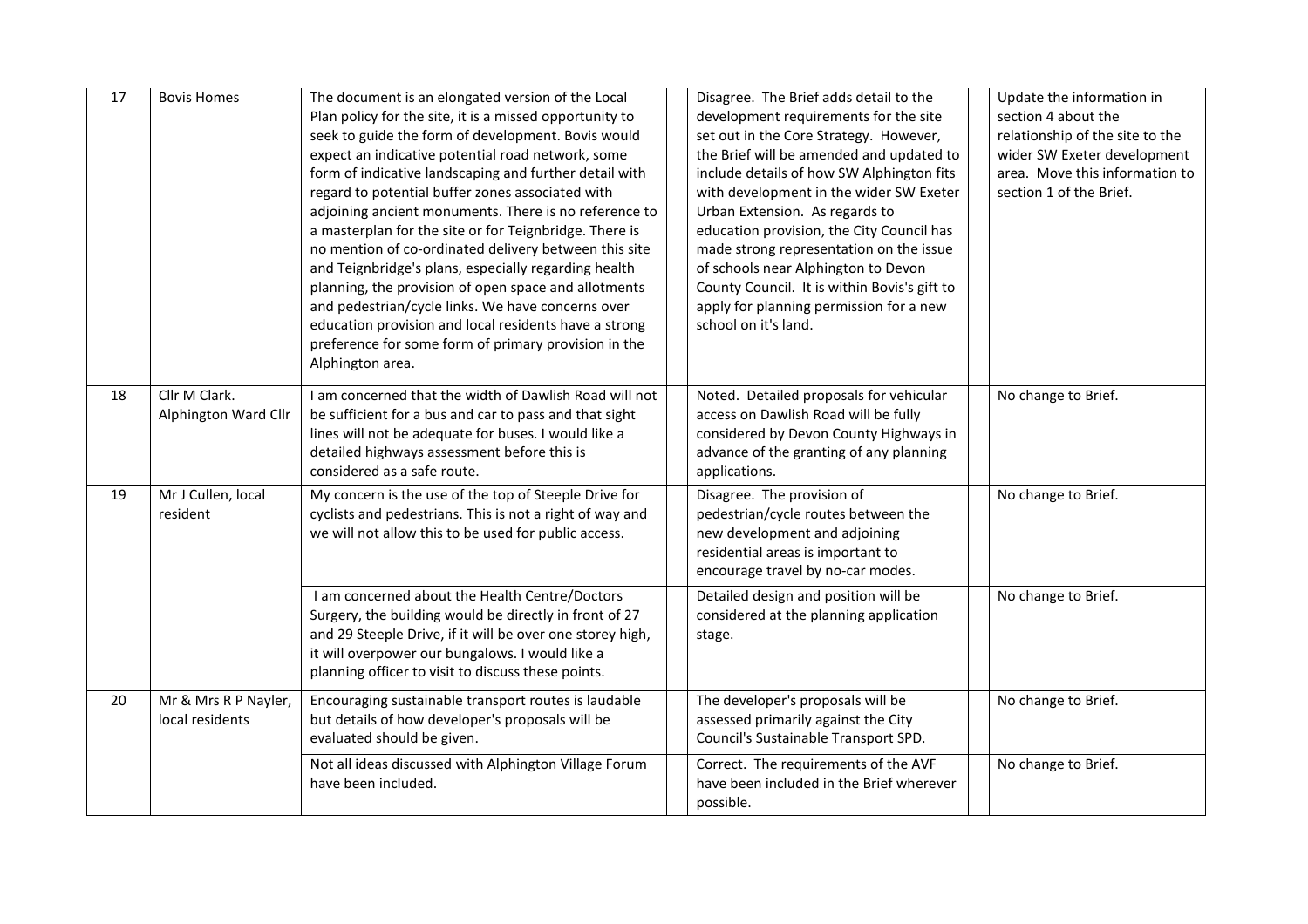| No. 72 Chudleigh Road is known locally as 'Silverlands'.                                                                                                                                                                                                                                                                                                                         | Noted.                                                                                                                                                                                                                                                                                                                                                                                                                                                                                                                                                                                                                                                                        | Amend Brief to include<br>reference to Silverlands where<br>No. 72 Chudleigh Road is<br>mentioned.                                                                                                                                                                                                                                                                                          |
|----------------------------------------------------------------------------------------------------------------------------------------------------------------------------------------------------------------------------------------------------------------------------------------------------------------------------------------------------------------------------------|-------------------------------------------------------------------------------------------------------------------------------------------------------------------------------------------------------------------------------------------------------------------------------------------------------------------------------------------------------------------------------------------------------------------------------------------------------------------------------------------------------------------------------------------------------------------------------------------------------------------------------------------------------------------------------|---------------------------------------------------------------------------------------------------------------------------------------------------------------------------------------------------------------------------------------------------------------------------------------------------------------------------------------------------------------------------------------------|
| Specification of the location of allotments should not<br>be given as it restricts their use and they would be<br>better located along the ridge line. I think there is<br>confusion between metric and imperial as 10 rods<br>=257.7sqm and 5 rods=128.8sqm and I take it that it is<br>intended that the plots will be 5 rods and not 10 rods<br>as mentioned.                 | The island site is identified as the location<br>for future allotment provision in order to<br>provide certainty to developers. It is<br>considered to be the optimal location for<br>the allotments, given that it is the area of<br>the site most affected by traffic noise<br>from the A30, is of a size that would<br>accommodate an allotment to meet the<br>needs of future residents, and is the most<br>elevated (and thereby visually the most<br>sensitive) area of the site. Developing<br>the island site for allotments would<br>enable best use to be made of the<br>remaining site. The Brief will be amended<br>to clarify requirements as to<br>measurement. | Amend Appendix A of the Brief<br>as follows: "The amount of<br>land allocated for the provision<br>of allotments is based on the<br>National Society of Allotment<br>and Leisure Gardeners<br>guideline of 20 plots (each<br>measuring 10 poles or 250 ms<br>sq) per 1000 households. Each<br>plot provided within the new<br>facility must measure a<br>minimum of 5 poles (125 ms<br>sq)" |
| With regard to pedestrian and cycle access, the access<br>point to the west should be onto Shillingford Road to<br>avoid the existing hedge and the central access point<br>should connect with the existing road.                                                                                                                                                               | The exact location of access points will be<br>agreed during the planning application<br>process.                                                                                                                                                                                                                                                                                                                                                                                                                                                                                                                                                                             | No change to Brief.                                                                                                                                                                                                                                                                                                                                                                         |
| Details of the expected philosophy regarding provision<br>of car parking spaces is needed.                                                                                                                                                                                                                                                                                       | Disagree. The Council's policy on the<br>provision of car parking is set out in the<br>Residential Design Guide SPD.<br>Developers will be expected to comply<br>with this policy. There is no need for it to<br>be reiterated in the Brief.                                                                                                                                                                                                                                                                                                                                                                                                                                  | No change to Brief.                                                                                                                                                                                                                                                                                                                                                                         |
| With regard to existing housing, Veitch Gardens and<br>Royal Close on the west of Chudleigh road have<br>densities slightly lower than 20dph. The width of the<br>boundary where densities of 20dph are required needs<br>to be specified, I would suggest a band of 25 metres.<br>These are built on the last site occupies by the famous<br>Veitch Nurseries' should be added. | Disagree. The Brief cannot be overly<br>prescriptive in relation to density. An<br>element of flexibility is required.<br>Reference to Veitch Nurseries would be<br>superfluous.                                                                                                                                                                                                                                                                                                                                                                                                                                                                                              | No change to Brief.                                                                                                                                                                                                                                                                                                                                                                         |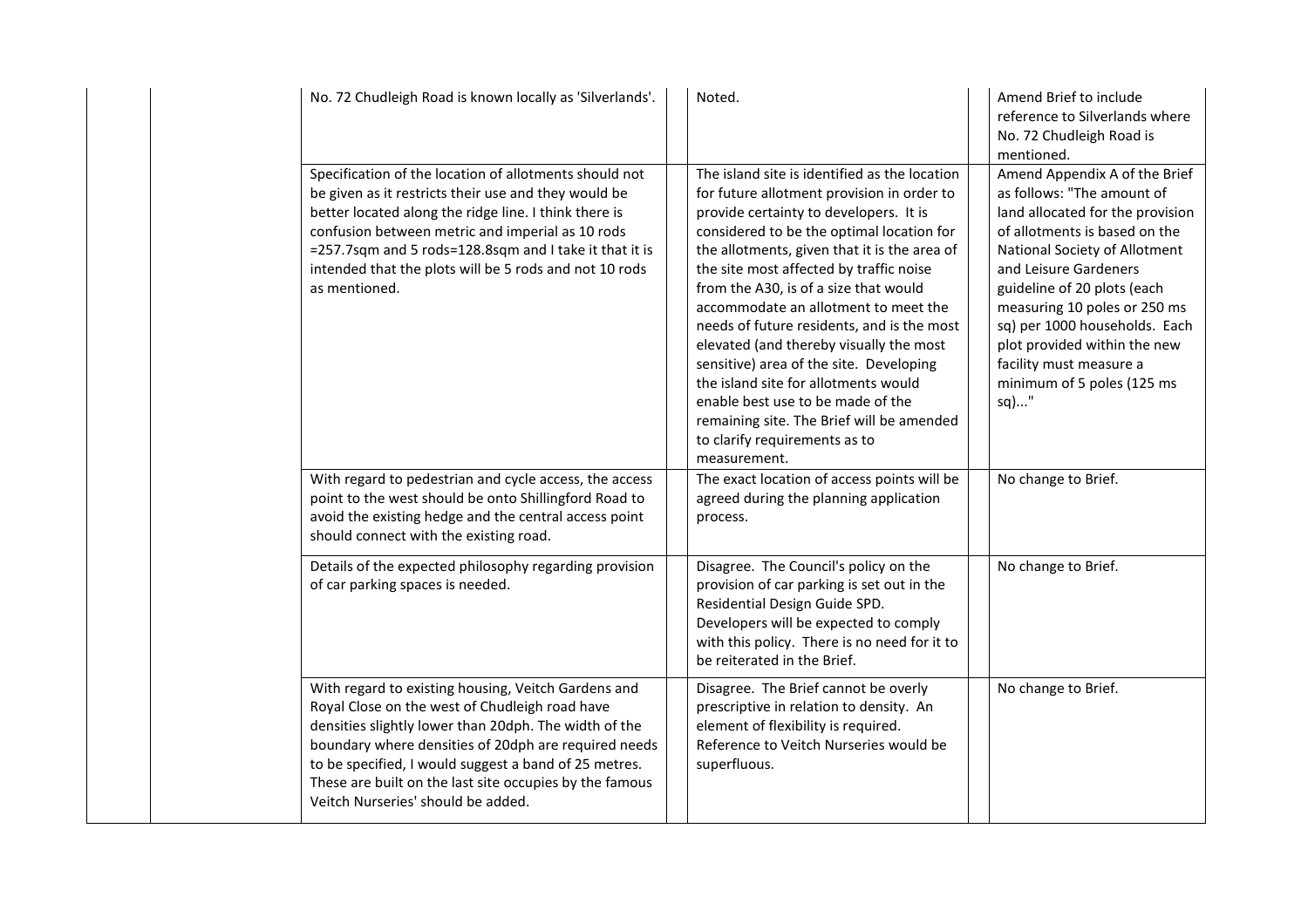| 21 | Ms S White, local<br>resident                  | The widening of footpaths in Church/Chudleigh Road<br>through Alphington Village would lead to more traffic<br>congestion and the bus finds it difficult to negotiate<br>the turn from Ide Lane into Church Road. There<br>should be a roundabout at the junction of Shillington<br>Road/Chudleigh Road/ Chantry Meadow. The area in<br>Church Road outside the post office should have<br>double yellow lines. | This comment relates to the Public Realm<br>Enhancement Scheme, which<br>development at SW Alphington will be<br>expected to fund. The comment is a<br>detailed point about the Scheme and is<br>not directly relevant to the Brief. The<br>comment will be forwarded to Devon<br>County Highways.                                                  | No change to Brief.                                                                                                                                                   |
|----|------------------------------------------------|-----------------------------------------------------------------------------------------------------------------------------------------------------------------------------------------------------------------------------------------------------------------------------------------------------------------------------------------------------------------------------------------------------------------|-----------------------------------------------------------------------------------------------------------------------------------------------------------------------------------------------------------------------------------------------------------------------------------------------------------------------------------------------------|-----------------------------------------------------------------------------------------------------------------------------------------------------------------------|
| 22 | Mr G Craig, local<br>resident                  | The proposed location of local centre will require<br>service traffic to drive through new estate and so it<br>should be moved to the south, adjacent to Chudleigh<br>Road access.                                                                                                                                                                                                                              | Exact location of access points will be<br>agreed through planning applications.<br>The site remains the most appropriate.                                                                                                                                                                                                                          | No change to Brief.                                                                                                                                                   |
|    |                                                | The proposed housing mix is wrong for Alphington. It<br>should be 20% 1 bed, 30% 2 bed, 30% 3 bed and 20% 4<br>bed.                                                                                                                                                                                                                                                                                             | Noted. In accordance with Core Strategy<br>Policy CP5, the Brief should make<br>reference to the need for housing mix to<br>be informed by context, as well as the<br>most up-to-date Housing Market<br>Assessment. However, to assist<br>applicants, information on the housing<br>requirement identified in the latest HMA<br>should be retained. | Amend Brief to state that the<br>development must deliver a<br>mix of housing that is informed<br>by context and the most up-to-<br>date Housing Needs<br>Assessment. |
|    |                                                | I support the scheme in principle but there should not<br>be a loss of 4 parking places on the triangle adjacent<br>to the church.                                                                                                                                                                                                                                                                              | This comment relates to the Public Realm<br>Enhancement Scheme, which<br>development at SW Alphington will be<br>expected to fund. The comment is a<br>detailed point about the Scheme and is<br>not directly relevant to the Brief. The<br>comment will be forwarded to Devon<br>County Highways.                                                  | No change to Brief.                                                                                                                                                   |
| 23 | F Manterfield<br>& J Baker, local<br>residents | Concerns re. traffic calming measures. These could<br>cause congestion at peak times. A roundabout should<br>be installed at Chudleigh Road/ Shillingford Road/<br>Chantry Meadows junction and double yellow lines on<br>these 3 roads. There should be a speed camera on<br>Chudleigh Road.                                                                                                                   | This comment relates to the Public Realm<br>Enhancement Scheme, which<br>development at SW Alphington will be<br>expected to fund. The comment is a<br>detailed point about the Scheme and is<br>not directly relevant to the Brief. The<br>comment will be forwarded to Devon<br>County Highways.                                                  | No change to Brief.                                                                                                                                                   |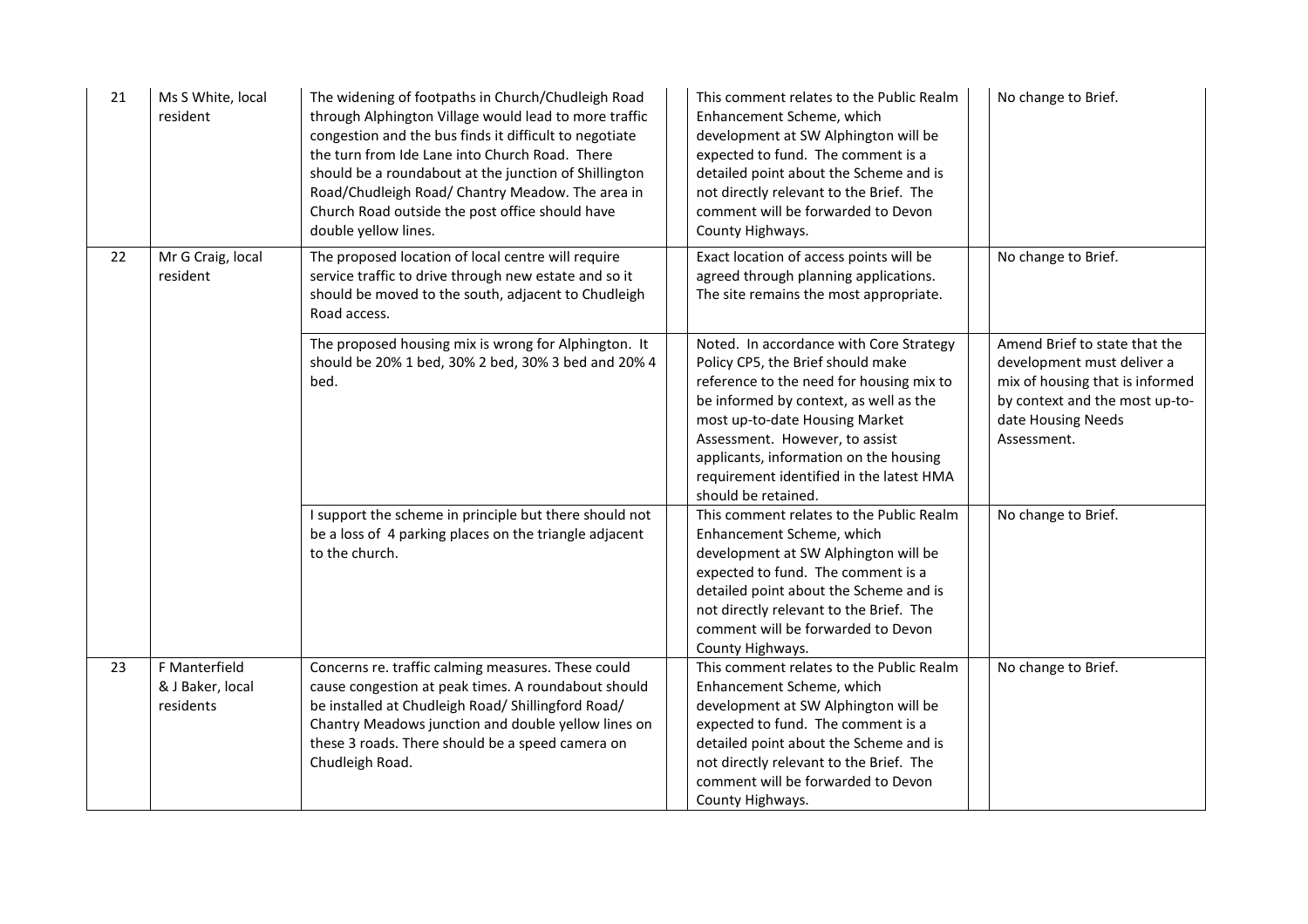| 24 | Ms A Craig, local<br>resident  | I disagree with the location of a health centre/doctor's<br>surgery/ recycling centre and it should be further<br>south at access point to Chudleigh Road to avoid<br>traffic.                                                      | The location of will be agreed through<br>planning applications. The site remains<br>the most appropriate.                                                                                                                                                                                                                                    | No change to Brief.                                                                                                                                                   |
|----|--------------------------------|-------------------------------------------------------------------------------------------------------------------------------------------------------------------------------------------------------------------------------------|-----------------------------------------------------------------------------------------------------------------------------------------------------------------------------------------------------------------------------------------------------------------------------------------------------------------------------------------------|-----------------------------------------------------------------------------------------------------------------------------------------------------------------------|
|    |                                | The mix of housing is not suitable and should read 15%<br>1 bed, 30% 2 bed, 35% 3 bed and 20% 4 bed.                                                                                                                                | In accordance with Core Strategy Policy<br>CP5, the Brief should make reference to<br>the need for housing mix to be informed<br>by context, as well as the most up-to-<br>date Housing Market Assessment.<br>However, to assist applicants,<br>information on the housing requirement<br>identified in the latest HMA should be<br>retained. | Amend Brief to state that the<br>development must deliver a<br>mix of housing that is informed<br>by context and the most up-to-<br>date Housing Needs<br>Assessment. |
|    |                                | I agree with the footway widening plan but disagree<br>with the proposed enlargement of the green triangle<br>(intersection of Chudleigh and Dawlish roads) thus<br>losing 4/5 parking spaces and left access to Chudleigh<br>Road. | This comment relates to the Public Realm<br>Enhancement Scheme, which<br>development at SW Alphington will be<br>expected to fund. The comment is a<br>detailed point about the Scheme and is<br>not directly relevant to the Brief. The<br>comment will be forwarded to Devon<br>County Highways.                                            | No change to Brief.                                                                                                                                                   |
|    |                                | The existing route of the A bus must be maintained.                                                                                                                                                                                 | Disagree. Re-routing the A Bus is<br>necessary to ensure the sustainable<br>development of the site.                                                                                                                                                                                                                                          | No change to Brief.                                                                                                                                                   |
| 25 | W H Bassett, local<br>resident | I welcome the allotment site but urge the retention of<br>the existing hedging around the site and the use of a<br>covenant to preserve the site for allotments in<br>perpetuity.                                                   | Agree that the allotment should be<br>bound by a hedgerow, although this will<br>need to include wire mesh fencing for<br>security reasons. Developer will be<br>required to make permanent<br>arrangements for allotments.                                                                                                                   | Amend brief to state that the<br>allotment should be bound by<br>a hedgerow incorporating a<br>wire mesh fence for security.                                          |
|    |                                | It is not clear that the top, left hand side of Shillingford<br>Road is included in the 20dph boundary and should be<br>single storey to match existing with Markham Lane<br>junction.                                              | The island site (to the west of Shillingford<br>Road) is identified in the Brief for the<br>provision of allotments. A requirement<br>for 20dph is considered unnecessary<br>fronting Shillingford Road.                                                                                                                                      | No change to Brief.                                                                                                                                                   |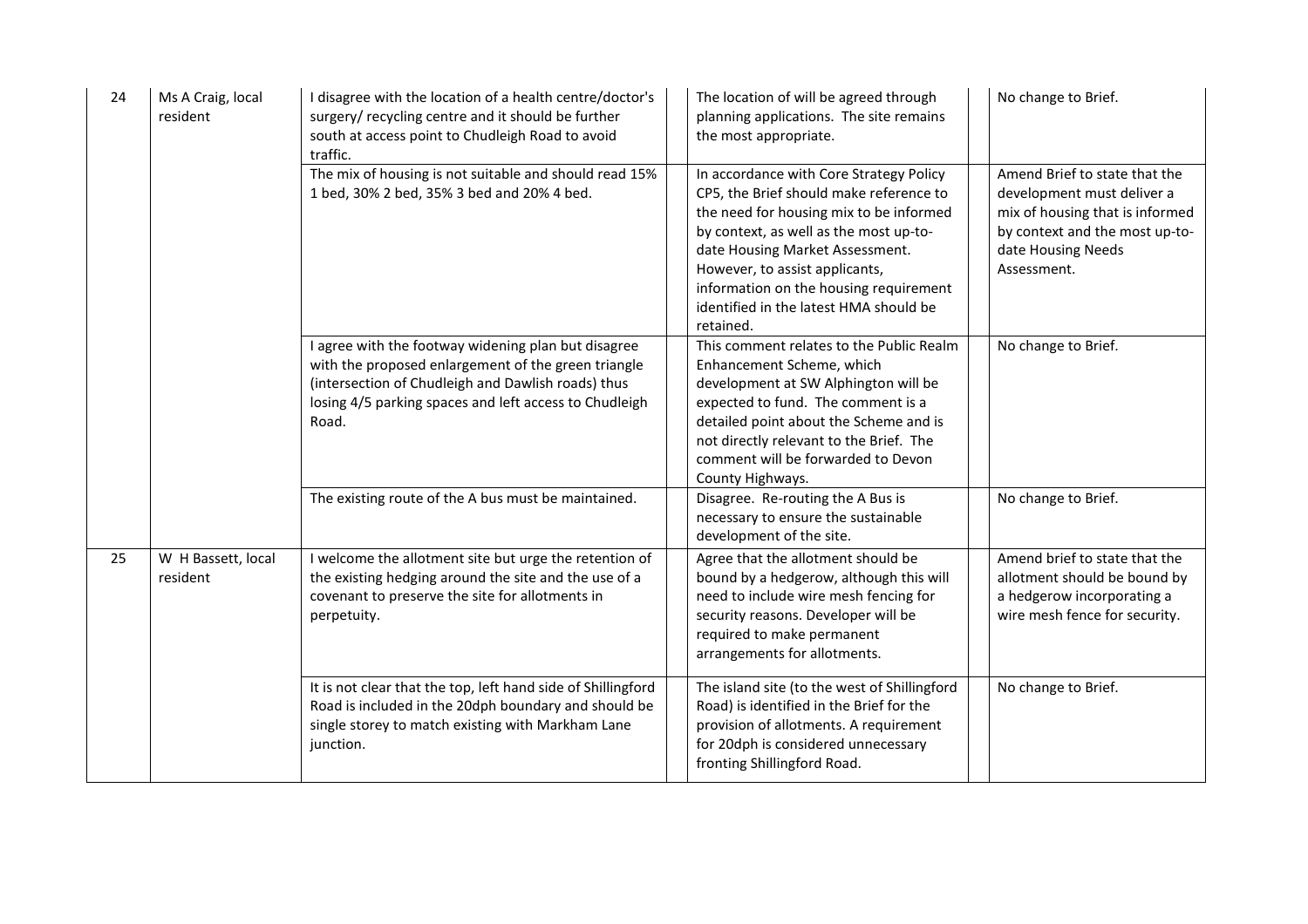|    |                                                                     | The mix is too in favour of 1 bed homes.                                                                                                                                                                                                                                                                                                                                                                                | Disagree. The mix set out in the Brief is<br>based on the latest Housing Market<br>Assessment, in accordance with planning<br>policy. The final housing mix will be<br>determined at pre-application stage, with<br>reference to the context of the site and<br>the latest Housing Market Assessment. | No change to Brief. |
|----|---------------------------------------------------------------------|-------------------------------------------------------------------------------------------------------------------------------------------------------------------------------------------------------------------------------------------------------------------------------------------------------------------------------------------------------------------------------------------------------------------------|-------------------------------------------------------------------------------------------------------------------------------------------------------------------------------------------------------------------------------------------------------------------------------------------------------|---------------------|
|    |                                                                     | The Environmental Impact Plan should be carried out<br>in close collaboration with the Alphington Forum.                                                                                                                                                                                                                                                                                                                | Disagree. The Environmental Impact<br>Assessment is prepared by the developer<br>and must be agreed by the City Council.<br>It is not a document that is subject to<br>public consultation.                                                                                                           | No change to Brief. |
|    |                                                                     | Shillingford Road already has problems with cars<br>parked along one side making 2 lane passing<br>impossible, attention needs to be paid to tackle the<br>problem which will get worse. There is no mention of<br>car parking in the new development and ECC has failed<br>to address this at planning stages in the last decade.                                                                                      | The Council's policy on the provision of<br>car parking is set out in the Residential<br>Design Guide SPD. Developers will be<br>expected to comply with this policy.<br>There is no need for it to be reiterated in<br>the Brief.                                                                    | No change to Brief. |
| 26 | Mr M Welch, local<br>resident                                       | I believe the development will ruin the south west<br>area. There will be little boundary distinction between<br>the areas in Teignbridge creating urban sprawl. It will<br>be dangerous for pedestrians and will increase air<br>pollution. Our hospitals are overcrowded and there<br>are insufficient medical centres to take care of existing<br>residents. Unemployment will rise. I say no to the<br>development. | The principle of development is<br>established. South West Alphington is<br>allocated for residential development in<br>the Exeter Core Strategy.                                                                                                                                                     | No change to Brief. |
| 27 | Ms N Cole, local<br>resident                                        | I am pleased there will be extra care housing on the<br>site. I am interested to understand if is suitable for me.                                                                                                                                                                                                                                                                                                      | Noted.                                                                                                                                                                                                                                                                                                | No change to Brief. |
| 28 | Cllr M Clark<br>on behalf of Mr &<br>Mrs Cullum, local<br>residents | Concerned that an access road may pass their<br>bungalow.                                                                                                                                                                                                                                                                                                                                                               | The Brief stipulates that motor vehicle<br>access must only be taken from<br>Shillingford Road, Chudleigh Road and<br>Dawlish Road (i.e. not from existing<br>adjoining residential streets, including<br>Steeple Drive).                                                                             | No change to Brief. |